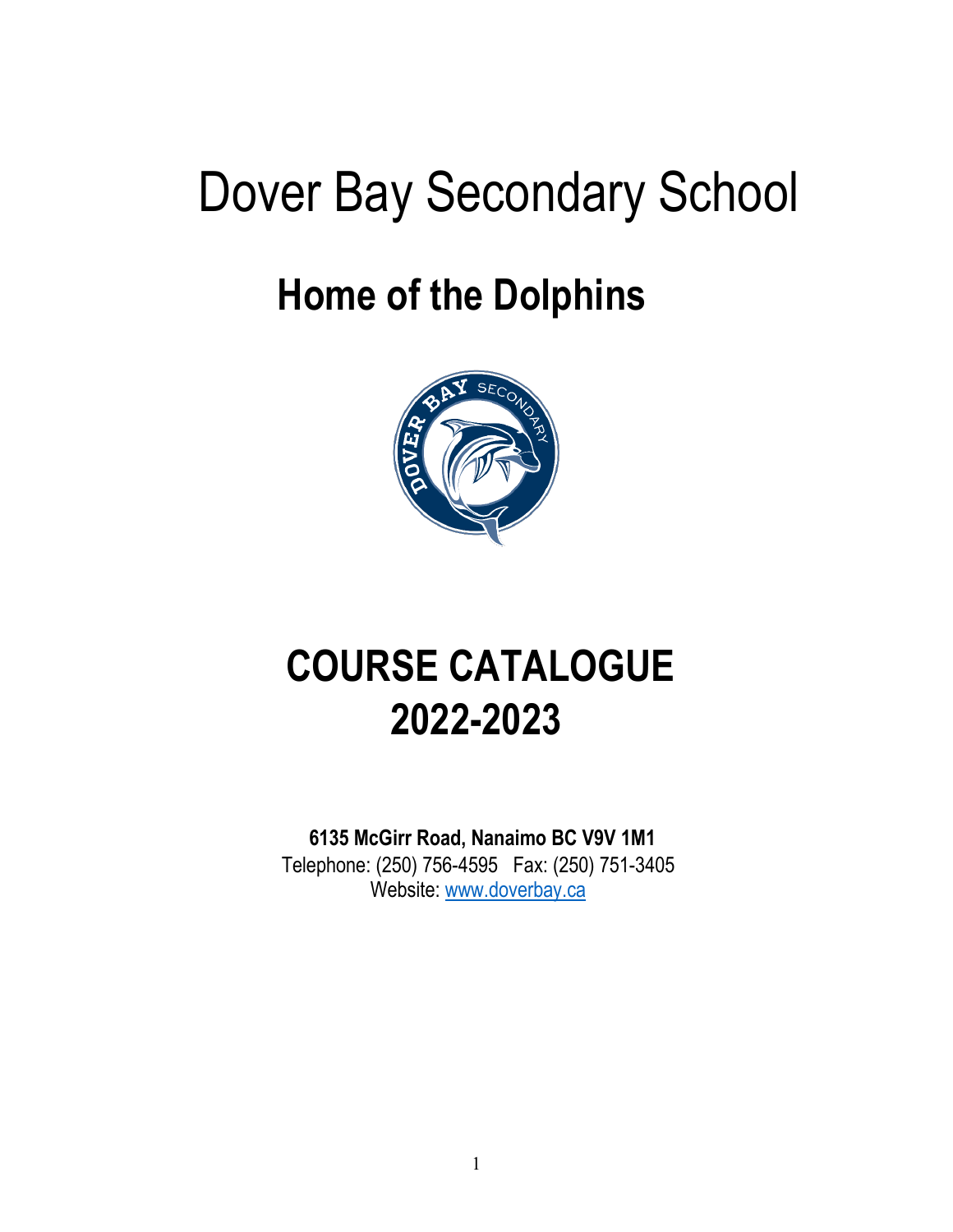## **TABLE OF CONTENTS**

### **PROGRAM PLANNING**

| <b>Graduation Requirements</b>    |  |
|-----------------------------------|--|
| University & College Requirements |  |
| Personalizing Your Program        |  |
| <b>District Programs</b>          |  |

## **COURSE DESCRIPTIONS & CODES**

| English                                | 6  |
|----------------------------------------|----|
| <b>Social Studies</b>                  | 8  |
| <b>Mathematics</b>                     | 10 |
| Science                                | 11 |
| <b>Physical Education</b>              | 13 |
| Languages                              | 17 |
| <b>Business Education</b>              | 18 |
| Information & Communication Technology | 19 |
| <b>Technology Education</b>            | 23 |
| <b>Home Economics</b>                  | 25 |
| <b>Culinary Arts</b>                   | 26 |
| Visual & Performing Arts               | 26 |
| Performing Arts Academy                | 28 |
| Music                                  | 29 |
| Dance                                  | 30 |
| <b>Career Education</b>                | 30 |
| <b>Specialized Programs</b>            | 31 |
| <b>Outdoor Education</b>               | 32 |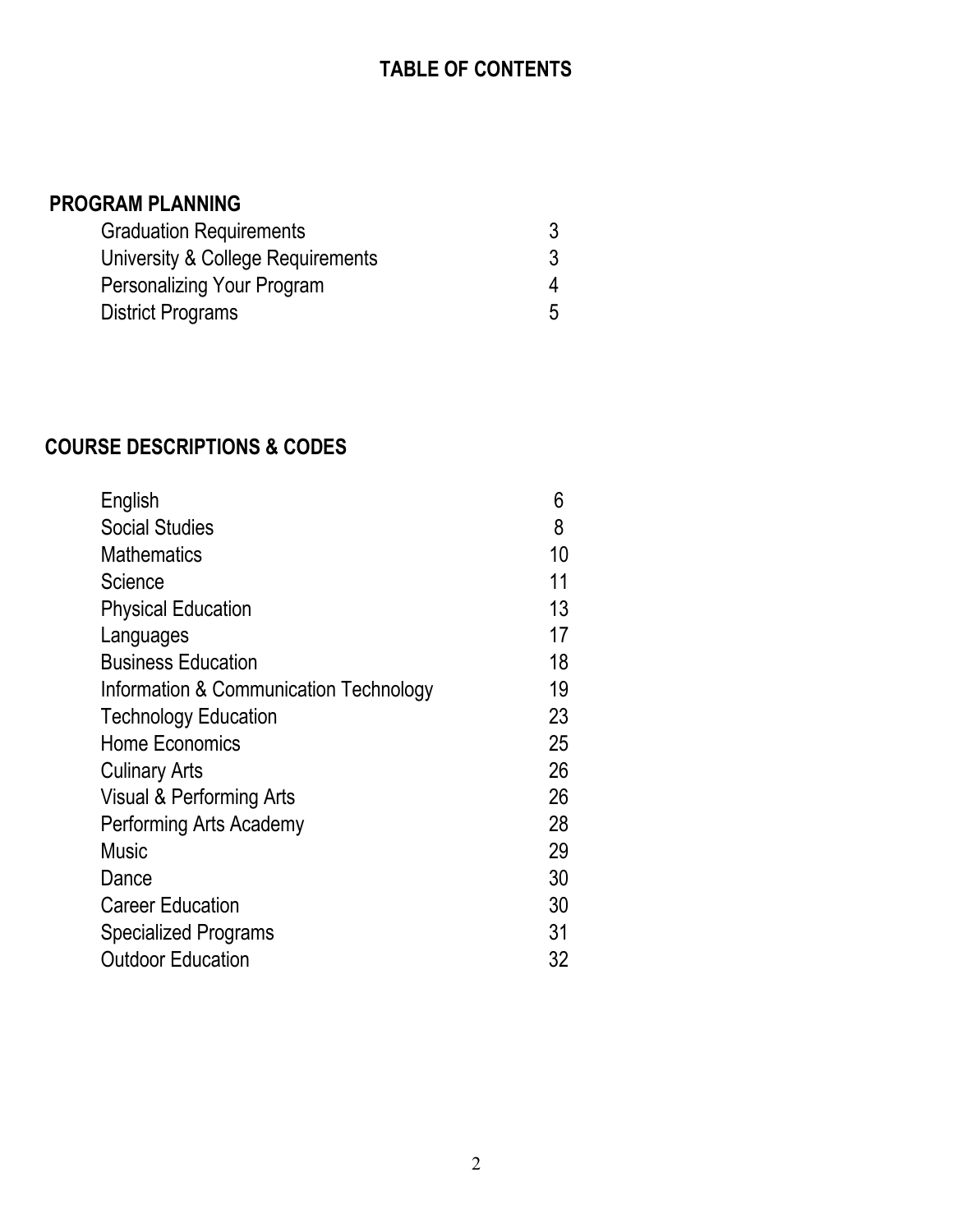#### **PROGRAM PLANNING**

#### **Explore your interests, challenge yourself and find your future path!**

In this quide, you will find the information you need to design your high school program to meet your future career and education goals. Opportunities are abundant; follow your interests and find your future! Dover Bay offers a variety of courses that explore Humanities, Science, Math, Technology, Languages, Fine Arts, Trades and Business. Carefully selecting courses will prepare you for college, university, trades and workplace careers. There are many ways to build a high school program. Check out external credits, trades training opportunities, university enrichment courses, language challenge exams, work experience and apprenticeship options, distance learning and Dover Bay's Performing Art Academy.

## **GRADUATION REQUIREMENTS**

Requirements for graduation are specific and are outlined in the chart below. Students must carefully plan their programs to ensure that graduation requirements are met and that they have selected the pre-requisite courses for post-secondary Education. Students need 20 courses to graduate. Courses in bold are mandatory.

| Grade 10                          | Grade 11                                      | Grade 12                                      |
|-----------------------------------|-----------------------------------------------|-----------------------------------------------|
| English 10                        | English 11                                    | English 12                                    |
| Socials 10                        | Socials 11 or 12                              | <b>Elective 12</b>                            |
| Science 10                        | Science 11 or 12                              | <b>Elective 12</b>                            |
| Math 10                           | Math 11                                       | Elective $11 - 12^*$                          |
| PHED <sub>10</sub>                | Elective 10 - 12*                             | Elective $11 - 12^*$                          |
| <b>Career Life Education</b>      | Elective 10 - 12                              | Elective 11 - 12                              |
| Elective $10 - 11$                | <b>Elective 10 - 12</b>                       | Elective 11 - 12                              |
| Elective $10 - 11$                | Elective 10 - 12                              | Elective 11 - 12                              |
| <b>Gr. 10 Numeracy Assessment</b> | <b>Career Life</b><br><b>Connections 12 A</b> | <b>Career Life</b><br><b>Connections 12 B</b> |
| <b>Gr. 10 Literacy Assessment</b> |                                               | <b>Gr. 12 Literacy Assessment</b>             |

## **\*UNIVERSITY AND COLLEGE REQUIREMENTS**

University admission requires English 12 plus three to five Academically Approved courses. Be sure to check out the entrance requirements for the college or university program you are interested in attending.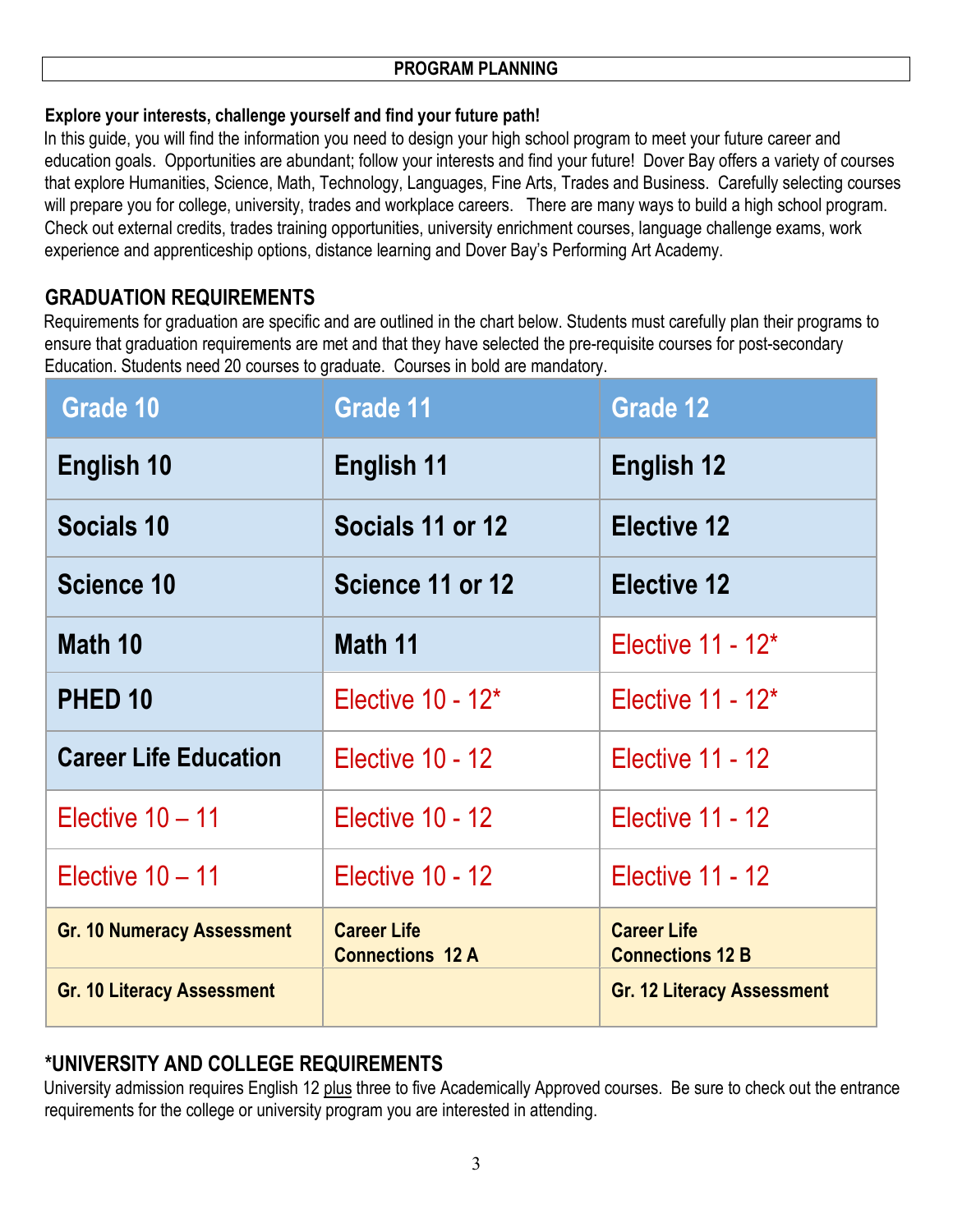## **PERSONALIZING YOUR PROGRAM**

#### **Dover Bay Performing Arts Academy**

The Performing Arts Academy is designed for aspiring actors who wish to participate in an enriched performing arts education. The program develops acting skills and knowledge of theatre and film. Students will develop competitive auditioning skills and a professional portfolio to prepare them for a career and education in the performing arts. Students are encouraged to take additional courses in Dance and Theatre Production.

#### **Other District Academies**

Secondary specialized academies provide students with an opportunity to pursue their areas of interest while completing their academic studies. Students participating in an academy, attend the school the academy is offered at. Information about the academies, deadlines and how to apply, are available on the Nanaimo Ladysmith Public Schools website: **[Registration Information](https://www.sd68.bc.ca/students-parents/registration-information/)**

Secondary Academies:

- Hockey Academy at NDSS (lottery)
- Soccer Academy at NDSS (lottery)
- Jazz Academy at Wellington (audition)
- Beach Volleyball Academy at NDSS (lottery)
- **Performing Arts Academy at Dover (audition)**
- Lacrosse Academy at NDSS (tryouts)

#### **Island ConnectEd**

Island ConnectEd is a distance learning school in NLPS. It provides students with an opportunity to learn independently and to access courses that may not fit their timetable or that are not currently being offered at Dover Bay. Island ConnectEd has a classroom within Dover that has a Teacher and a Computer Assisted Learning Tutor available to support students with their course work. Please note that distance learning courses taken in grade 12, that are pre-requisites for post-secondary, often must be completed before January 31. Check to be sure.

#### **Independent Directed Studies**

Independent Directed Studies allows students to initiate their own learning under teacher supervision. The IDS program allows students to pursue learning outcomes that extend beyond those normally taught in the classroom. To participate in an IDS course, a student must have

demonstrated the ability to work independently, and to have their directed studies plan approved by the principal.

## **District Programs - Career Pathways**

Careers and Technical Center (CTC) programs allow students to learn more about "in demand" jobs, gain workbased training, and/or earn post-secondary training while attending high school. A significant labour shortage in British Columbia is projected over the next ten years, just under a million job opportunities are expected. To learn more about our programs, contact the CTC at 250-754- 2447 or email: [ctc@sd68.bc.ca](mailto:ctc@sd68.bc.ca) or visit [https://www.ctc](https://www.ctc-careerpaths.ca/programs/)[careerpaths.ca/programs/](https://www.ctc-careerpaths.ca/programs/) or click on one of the programs in blue below.

#### **1. DUAL CREDIT – YOUTH TRAIN IN TRADES and CERTIFICATE PROGRAMS**

Students take this program during their Grade 12 year and should apply during Grade 11. Successful applicants are sponsored and do not pay tuition fees. Students are required to pay for application fees, activity fees, books and supplies. Students normally graduate at the same time as their peers and receive a post-secondary credential in addition to their high school diploma. The following programs are offered: *(Highlighted take place outside Nanaimo)*

> *Applied Business Technology for Administrative Assistant | Legal Secretary| Accounting Assistant| Aircraft Maintenance Technician | Automotive Service Technician | Automotive Collision Repair | Automotive Refinishing | Baker | Carpenter | Professional Cook Level 1 and 2 | Iron Worker |Machinist | Electrician | Hairdresser | Heavy Duty Mechanic | Heavy Equipment Operator | Dental Assistant |Education Assistant |Health Care Assistant| Plumbing | Horticulture| Information Technology & Applied Systems | Motorcycle/Marine Technician | Marine Service Technician |Refrigeration Mechanic – HVAC | Welder*

Students are encouraged to consult with their school counsellor or CTC Advisor about this graduation option during their grade 10 or 11 year. Although basic requirements vary from program to program, a passion for trades training or applied skills program is considered a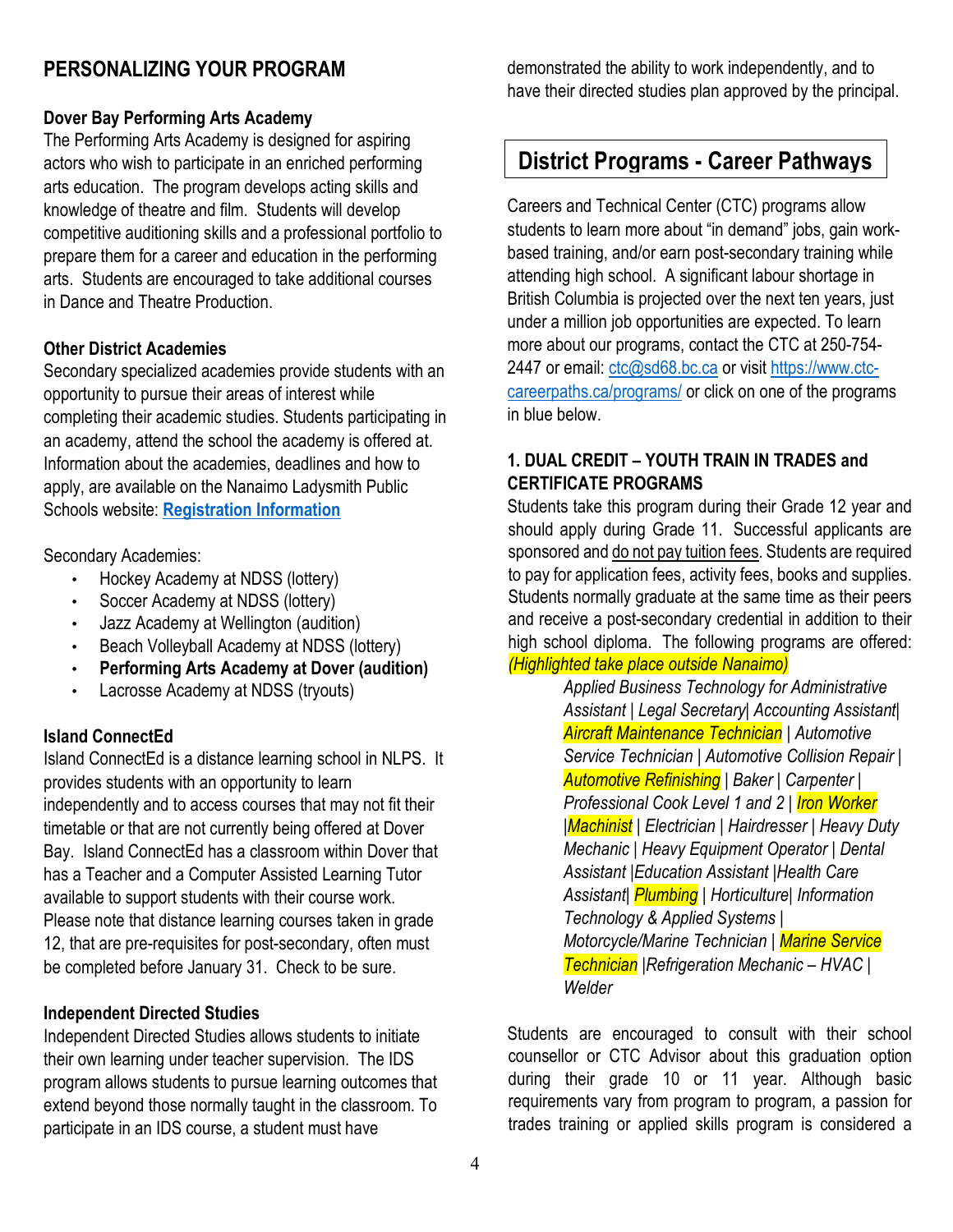minimum standard for program. Applications are accepted ongoing until the program(s) is full. Some applicants must complete a VIU assessment prior to consideration.

#### **2. YOUTH EXPLORE TRADES SAMPLER**

The Trades Sampler Program(s), offered at the VIU campus, provide a hands-on experience in a variety of in-demand trade careers (i.e. welding, carpentry, electrical, motorcycle and marine technician, auto service technician, heavy mechanical trades, etc.) The deadline for applications is early December, however, waitlist applications may be considered if received after this date. A Student Transition Plan will be developed between the student and CTC program advisor; this plan will identify graduation requirements and the transition plan from high school to the workplace and/or post-secondary training. See our website for more details and deadlines. There may be an all-female and/or an all-Aboriginal cohort offered.

#### **3. DUAL CREDIT – ENRICHMENT - VIU**

Qualified students are awarded the highest priority for registration to almost all first-year courses. Information sessions and pre-registration usually opens in early February and closes in March. The Dual Credit Enrichment Program offers high school students the opportunity to complete Vancouver Island University courses during their grade 12 year. Student must meet all VIU prerequisite to be eligible. Approved applicants are selected and contacted in April to register for the VIU classes. Students can enroll in up to two courses per semester and four courses per year. **The courses must lead to a specific occupation.** The school district sponsors (pays) tuition and students are responsible for all other costs such as the application fee, student fees, student activity fee, materials, textbooks, etc. It is important to discuss this option with a counsellor, parent, VIU advisor and CTC advisor. See the website for more details and current deadlines.

#### **4. YOUTH WORK IN TRADES**

The Youth Work in Trades Program offers students the opportunity to get a head start in a career in the trades, complete post-secondary Trades Training and earn credits towards their high school Graduation Certificate. This program is open to youth ages 14 – 19 years. High school course credits begin when the student is registered with the Industry Training Authority (ITA) with an approved ITA employer sponsor and the application package has been approved. These courses are completed outside of the

regular school schedule, such as evenings, weekends and school breaks. The student will earn 4 credits for completing 120 work hours and required pre-employment related assignments. The student can earn up to 4 courses or 16 credits. On successful completion the student is eligible for a \$1000 ITA Award to assist the apprentice with the purchase of tools, equipment, etc. Registration is ongoing

## **ENGLISH**

In the English Language Arts curriculum, all six of the language arts elements (reading, listening, viewing, writing, speaking, and representing) are connected and used in each course. Each of the courses offered will be an English Language Arts class with a different emphasis. English First People (EFP) focuses on Indigenous expression and voice and is guided by the first Peoples Principles of Learning. The academic demand is equal in both ELA & EFP classes. You can find more information at the following website: [https://curriculum.gov.bc.ca/curriculum/10-12#ela.](https://curriculum.gov.bc.ca/curriculum/10-12#ela)

## **English 10**

L

English 10 courses consist of **Composition 10**, paired with a focus area of the student's choice.

### **Composition 10 MCMPS10**

Is designed for all grade 10 students in order to develop their skills in written communication in a variety of contexts. The course provides students with opportunities to think critically as they explore, extend, and refine their writing. Content may include narrative, expository, descriptive, persuasive, and/or opinion pieces. Students will work individually and collaboratively to explore and create coherent, purposeful compositions and essays.

## **With a Focus in:**

**NEW! English First Peoples 10 MEFNM10**

Is designed for students who are interested in exploring varied experiences, values, beliefs, and lived realities of First Peoples as shown in various forms of text – including oral storytelling, poetry, prose, song, stand-up comedy, dramatic works, film and other digital narratives. The course focuses on global and social justice issues through an Indigenous lens. Students will examine the social justice opportunities presented by digital media in communicating and exchanging ideas and its impact on individuals and First Peoples communities and cultures. It includes experiential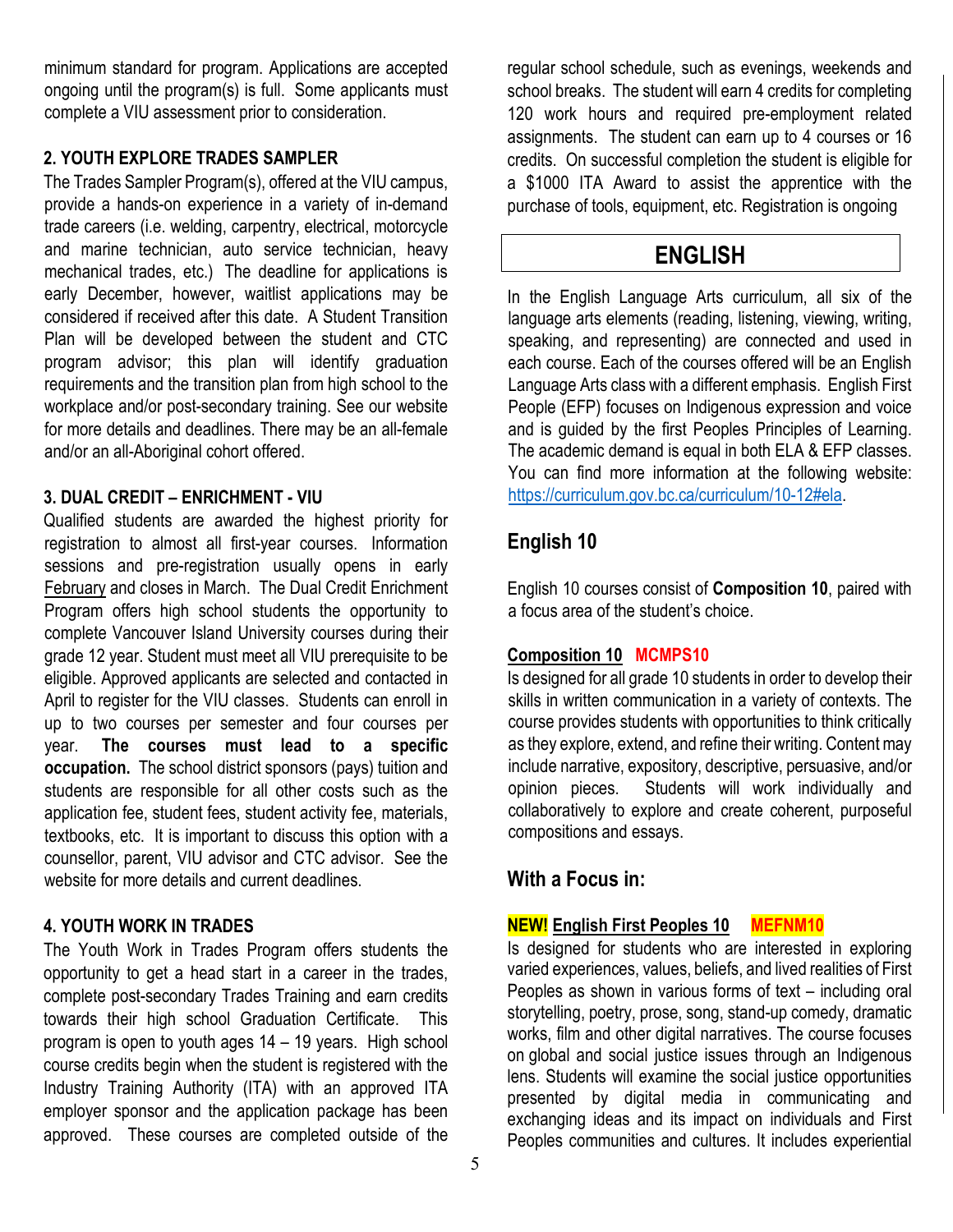learning, collaboration and group work, guest speakers, and field trips to connect students with local Indigenous individuals and groups.

#### **New Media 10 MDMN-10**

Is a program of studies designed to reflect the changing role of technology in today's society, and the increasing importance of digital media in communicating and exchanging ideas. New Media recognizes that digital literacy is an essential component of the educated citizen.

#### **Literary Studies 10 MLTST10**

Is designed for students who are interested in the study of literature in general. In this instance, literature could consist of a variety of texts: novels, short stories, film and/or poetry. The course allows students to go more deeply into literature as they explore specific themes, periods, authors, or areas of the world through fiction and non- fiction literary works, in a variety of media.

#### **Creative Writing 10 MCTWR10**

Is designed for students who have an interest in creative expression through language. The course provides students with in-depth opportunities to become better writers. Students will collaborate and develop their skills through the writing and design processes.

#### **Spoken Language 10 MSPLG10**

Provides opportunities for students individually and collaboratively to study, create, and use language to produce original pieces in a variety of modes. The course will provide students with opportunities for performance, oral language, professional applications, and public speaking. Spoken Language 10 will appeal to students who enjoy public performance or oral storytelling, or who want to gain more experience and skill in this area.

### **English 11 – With a Focus in:**

#### **New Media 11 MNMD-11**

Is designed to reflect the changing role of technology in today's society, and the increasing importance of digital media in communicating and exchanging ideas. Coursework is aimed at providing students with skills vital for success in an increasingly complex digital world, by affording opportunities to demonstrate understanding, and to communicate increasingly sophisticated ideas, through a wide variety of digital and print media.

#### **Literary Studies 11 MLST11**

Allows students to delve more deeply into literature. Students may explore specific themes, periods, authors, or areas of the world through literary works (fiction and nonfiction) in a variety of media, which may include novels, short stories, film and/or poetry. Giving students the choice of a range of literary topics allows them to follow their passion.

#### **Creative Writing 11 MCTWR11**

Is designed for students who are interested in using writing for self-expression and other various creative purposes. The course provides students with in-depth opportunities to become better writers. Students will collaborate and develop their skills through writing and design processes. Creative Writing 11 is grounded in the exploration and application of writing processes, inviting students to express themselves creatively as they experiment with, reflect on, extend, and refine their writing.

#### **Composition 11 MCMPS11**

Is designed for students who have an interest in refining their skills in written communication in a variety of contexts, as they continue to explore, extend, and improve their writing. The course provides opportunities for students, individually and collaboratively to study, create, and write original, authentic pieces for diverse purposes and in diverse forms. Students will work individually and collaboratively to explore and create compositions and essays.

#### **English First Peoples 11 MEFLS11**

Is designed for students who are interested in studying First Peoples literature and using writing for self-expression and communication in a variety of contexts. Students delve deeply into First Peoples oral and written literature in a range of media to explore how text influences people's understanding of community, self and world view. This provides a foundation for them to think critically and creatively as they continue to explore, extend, and strengthen their own writing and recognize the role literature plays within the process of Reconciliation.

#### **Spoken Language 11 MSPLG11**

Provides opportunities for students to study, create, and use language to produce original pieces in a variety of modes. The course will provide students with opportunities for performance, oral language, professional applications, and/or public speaking. Spoken Language 11 will appeal to students who enjoy public performance, oral storytelling,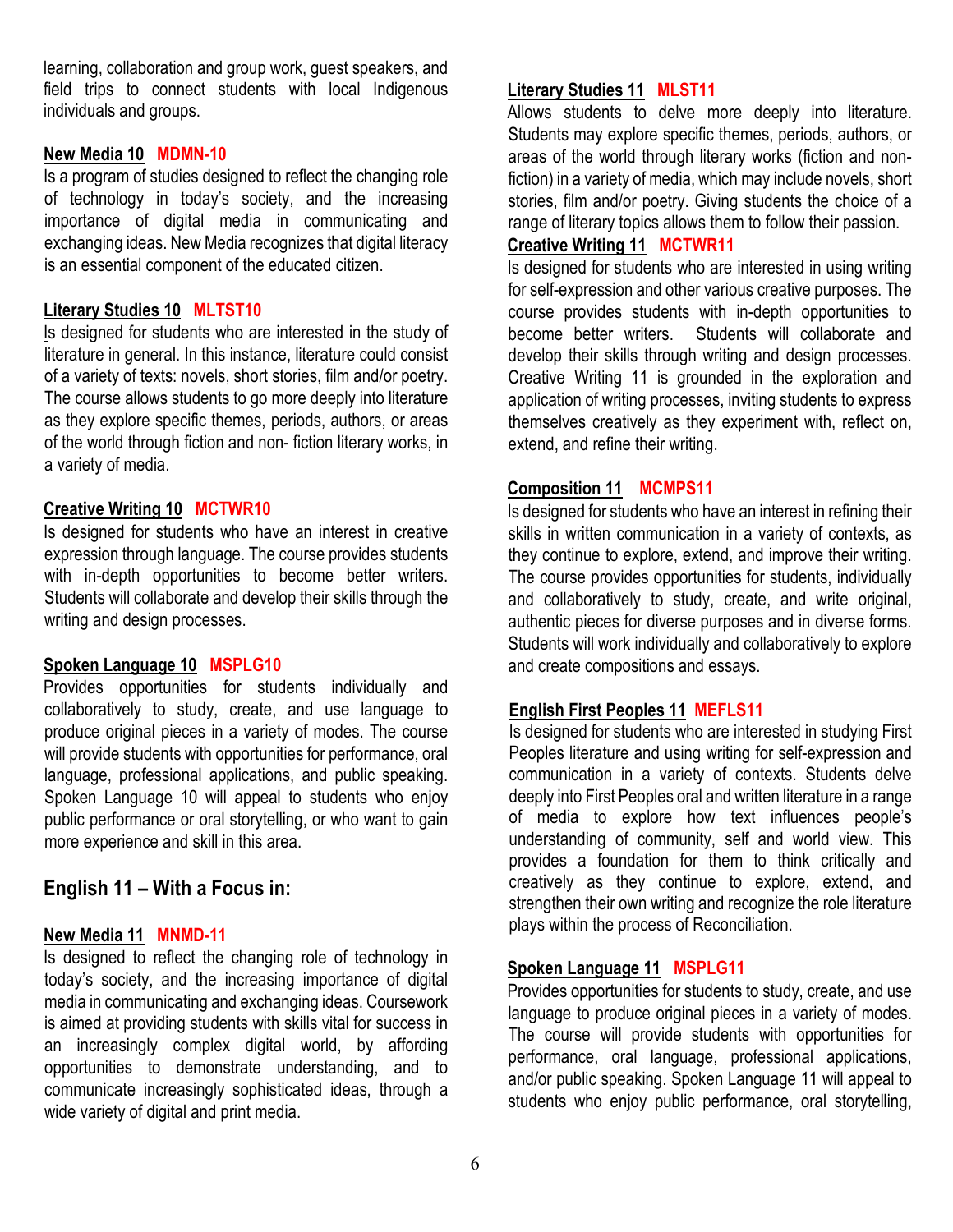and/or who want to gain more experience and skill in this area.

### **English 12**

#### **English Studies 12 MENST12**

Curriculum is designed to empower students by providing them with strong communication skills, an understanding and appreciation of language and literature, and the capacity to engage fully as literate and responsible citizens in a digital age. Students are guided in learning to think critically, creatively, and reflectively; to construct a sense of personal and cultural identity; and to be respectful of a range of perspectives and worldviews. **English Studies 12 is a Graduation Requirement.**

#### **English 12 First Peoples MENFP12**

Designed for all students. Students are expected to demonstrate understanding of sophisticated texts of recognized literary merit and complete challenging assignments to rigorous academic standards.This course provides students with the opportunity to study the First Peoples' texts and oral traditions. In contrast to English 12, this course is based entirely on authentic First Peoples voices including written, oral, audio, visual, cinematic, and electronic media. It recognizes the value of First Peoples' world view, and the importance of culture in language and communication.

### **English 12 Electives**

#### **Literary Studies 12 MLTST12**

Allows students to delve more deeply into literature. Students may explore specific themes, periods, authors, or areas of the world through literary works (fiction and nonfiction) in a variety of media, which may include novels, short stories, film and /or poetry. Giving students the choice of a range of literary topics allows them to follow their passion.

#### **Composition 12 MCMPS12**

Is designed to support students in their refinement and pursuit of mastery of written communication and prepare them for the rigor of Post-Secondary academic writing. Students will read and study exemplary compositions by other writers and be exposed to a variety of styles as models for the development of their writing. The course provides opportunities for students, with increasing independence and self-sufficiency, to study, create, and write original and authentic pieces for a range of purposes and audiences using real-world applications with impact and effectiveness.

They will develop their craft through processes of drafting, reflecting, and revising to build a body of publishable work that demonstrates breadth, depth, and evidence of sophisticated and specialized writing for a range of situations.

## **SOCIAL STUDIES**

The main purpose of the Social Studies curriculum is to develop graduates who have the knowledge, skills, and competencies to be active, informed citizens. Social Studies offers students the opportunities to build understandings and knowledge on topics found in the disciplines of history, geography, political science, and economics, with contributions from other disciplines such as sociology, psychology, and anthropology. The new curriculum places greater emphasis on developing disciplinary thinking skills through six major thinking concepts: significance, evidence, continuity and change, cause and consequence, perspective, and ethical judgment.

Today's easy access to information of uncertain quality and accuracy makes it more important than ever to teach students the skills needed to gather, assess, analyze, and synthesize information and ideas from multiple sources. Once students have gathered and analyzed information, they will use it to solve problems, make decisions, and communicate their ideas effectively.

#### **Social Studies 10 MSS--10**

The Grade 10 Social Studies curriculum maintains the same structure and format as the K–9 curriculum. The Grade 10 Social Studies curriculum finishes the historical sequence started in the new Grade 7 curriculum and finishes in the present day, with issues in modern Canadian and world history, geography, civics, and economics. It prepares students to be active, thoughtful citizens as well as having them consider issues they may want to pursue in Grade 11 and 12 Socials Studies courses. Following Social Studies 10, all students are required to take a minimum of one Social Studies course at the grade 11 or 12 level.

### **Senior Social Studies:**

Senior Social Studies – one or more of these courses may be taken in either your grade 11 or grade 12 year.

**20th Century World History 12 MWH--12**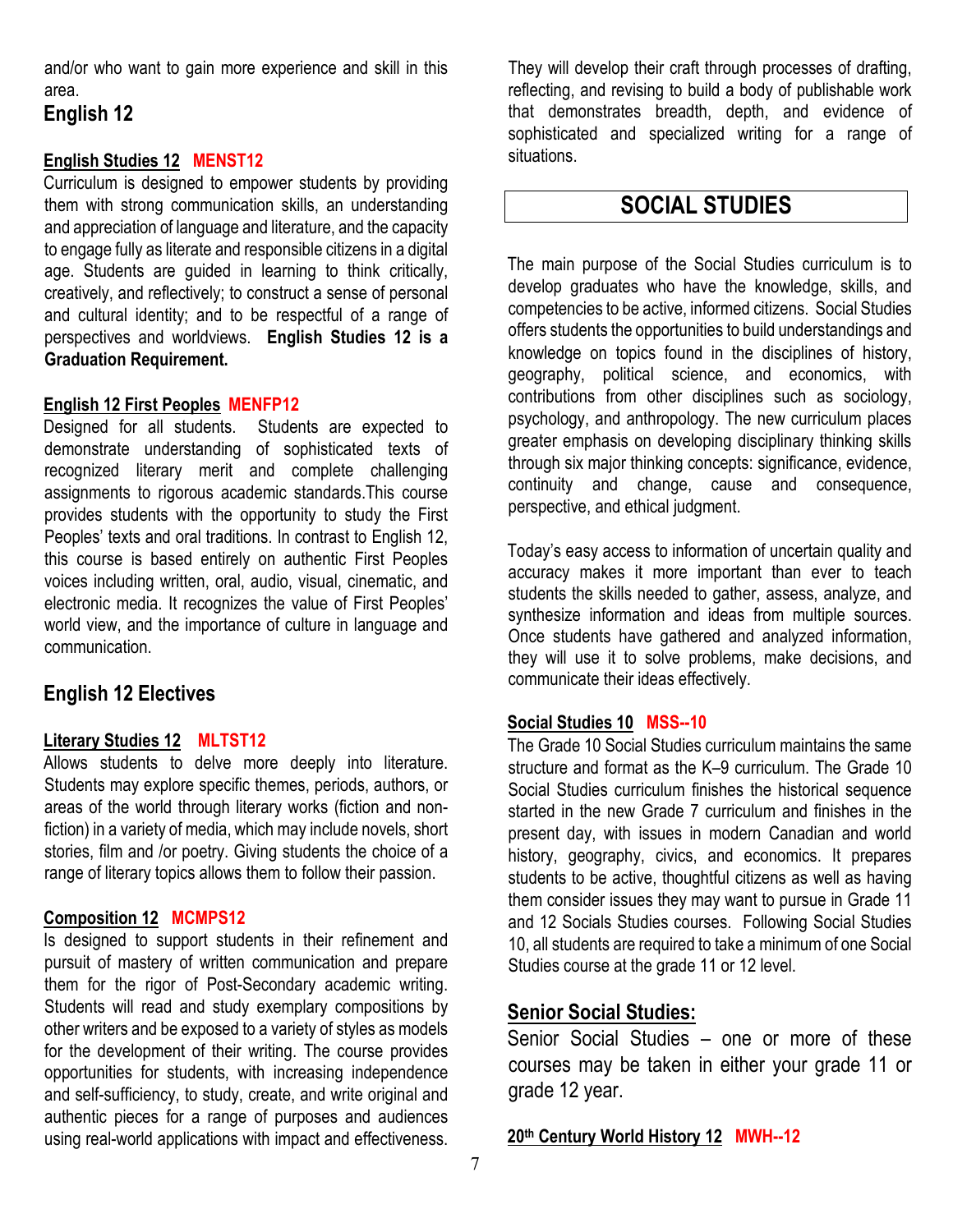This course examines the major events of the  $20<sup>th</sup>$  Century from 1919 to 1991. Using the themes of geopolitics, economics, ideology, social change, and the role of the individual, the course focuses on the major events of the century including the aftermath of Versailles, the Great Depression, rise of dictators, World War II, the Cold War, end of European empires, and civil rights in the United States and South Africa. **Open to both grade 11 and 12 students.**

#### **Contemporary Indigenous Studies 12 MINST12**

This course explores various cultures and worldviews of Indigenous peoples in Canada and around the world. This course focuses on the continuing impact of colonialism and the resilience and survival of Indigenous peoples in the face of inequalities. Students will learn how the identities, worldviews, and languages of Indigenous people are renewed, sustained and transformed through their connection to the land. Other topics include the ways that Indigenous peoples continue to advocate and assert rights to self-determination. Students will participate in experiential learning, collaboration and group work; they will hear guest speakers and Knowledge Keepers; and they will engage in field trips to connect with local Indigenous individuals and groups. **Open to both grade 11 and 12 students.**

#### **Economic Theory 12 MECT-12**

This course focuses on three key questions. First, why do people do what they do? Second, how did financial systems and economies come to be? And third, how do people and financial systems relate to one another? The content of this course is a combination of history, economic theory and practical, real-world information. The essentials of economics will be covered, including the role of market forces, investment and finance, command and capitalist economies, supply and demand, and how monetary systems function in the global economy. As a result, students will have greater insight into how our complex world developed the way it did and a better understanding of how to change it. **Open to both grade 11 and 12 students**

#### **NEW! Genocide Studies 12 MGENO12**

This course will focus on genocide in the 20th Century around the world, including the Armenian Genocide, the Holocaust, and the Rwandan Genocide. Using Hollywood movies, documentaries, videos, survivor testimony, fiction and non-fiction readings, students explore the causes and consequences of such tragedies. They study the significance of rescuers and resisters; the perspectives of victims and perpetrators; and examine evidence to prove

these crimes occurred. Ultimately, students learn how the international community and individuals can act legally and ethically to prevent genocide from happening again. **Open to both grade 11 and 12 students.**

#### **Law Studies 12 MLST-12**

This course presents an overview of the Canadian legal system. Emphasis is on legal rights and responsibilities that allow citizens to reflect critically on their role in society. Topics include the history of law, Canadian Charter of Rights and Freedoms, Criminal law, correctional systems and Youth Criminal Justice. Students will examine current events going on in Canada and the world. Some projects include the wrongfully accused, famous trials, prison systems, not criminally responsible defence, environmental law and a mock trial. Meets academic requirements for some university programs. **Open to both grade 11 and 12 students.**

#### **Philosophy 12 MPHIL12**

In this course, students will prepare themselves for postsecondary study by introducing themselves to many of the central issues at the foundation of the arts and sciences and will develop precise and thorough reasoning (argumentative) skills. Students will examine various approaches to some of the most straightforward questions we can ask, which turn out to be some of the most difficult to answer. Some of these questions are as follows: Who are we, and how can we know? What is it to be a person or have a mind? What makes an action morally right or wrong? How should societies be structured, and why? Is there such a thing as destiny, or do we have free will? What is beauty or the value of art? Finally, students will attempt to understand how some prominent thinkers have addressed these questions, critically assess their views, and formulate and refine their own ideas regarding these philosophical puzzles. **Open to both grade 11 and 12 students.**

#### **Physical Geography 12 MPGEO12**

This course examines the inter-relationship between people and their environment. Physical Geography includes such things as volcanoes, earthquakes, tsunamis, water, wind and ice. Time will be spent looking at the environmental impacts human activities have on the planet. This course may meet science prerequisites for some universities. **Open to both grade 11 and 12 students.**

#### **Political Studies 12 MPLST12**

The aim of Political Studies 12 is to help you become a thoughtful and engaged citizen. This course examines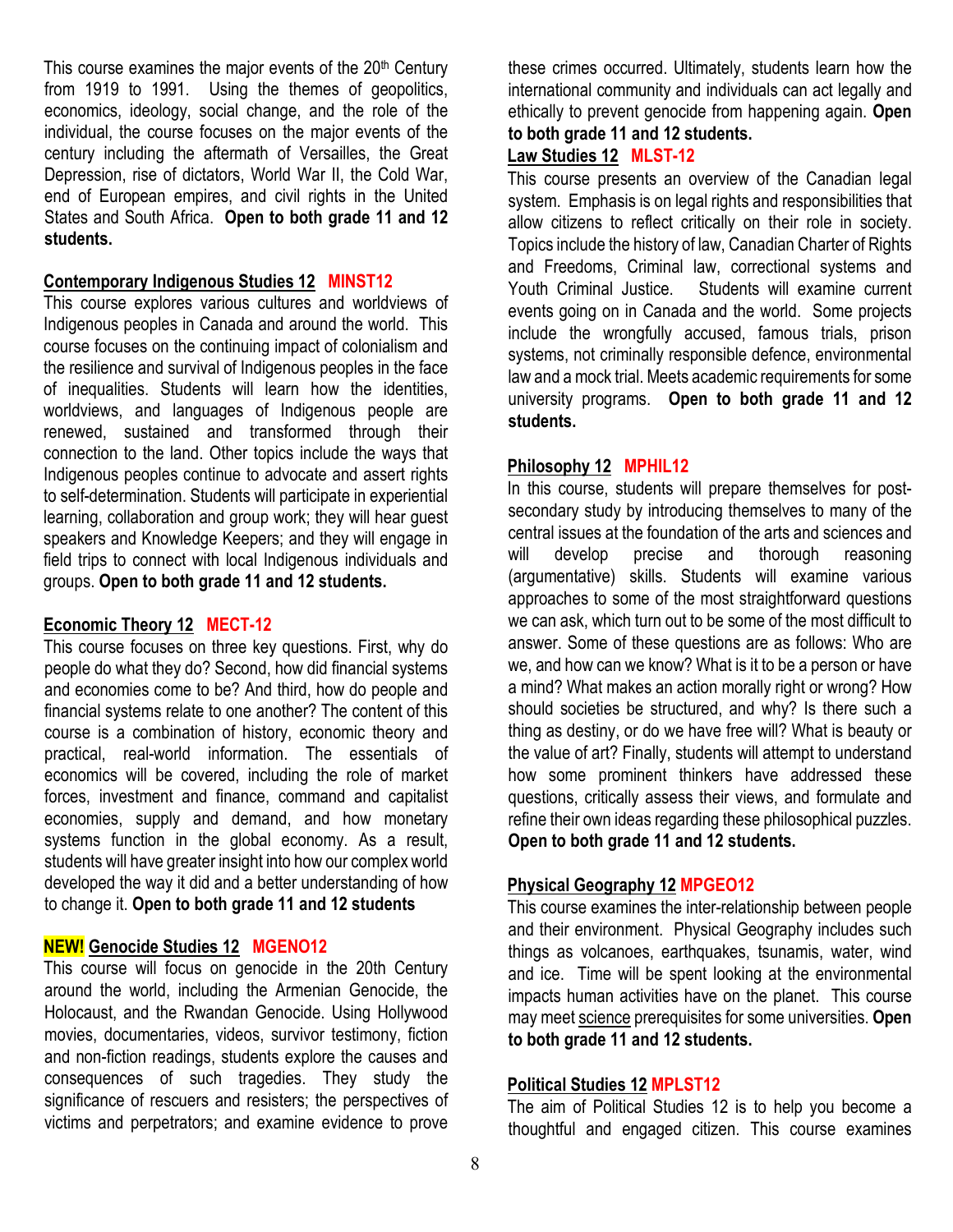political systems worldwide, including ideologies and how citizens interact with their government. Students will learn how political decisions happen and how decision-making in a democratic system is influenced by political and social power distribution. Content will include historical and current issues, including local, regional, national and international politics. The course will cover a variety of topics: digital literacy, journalism, bias, government structure, electoral processes, political spectrum, political influence, economics, global conflicts, and current global social and environmental challenges. We will also be revisiting historical lessons from the past to analyse today's current challenges closely. **Open to both grade 11 and 12 students.**

#### **Social Justice 12 MSJ--12**

The aim of Social Justice 12 is to raise students' awareness of social injustice, to enable them to analyze situations from a social justice perspective, and to provide them with knowledge, skills, and an ethical framework to advocate for a socially just world. The course includes an emphasis on action, providing opportunities for students to examine models of social change and implement strategies to address social injustice. Social Justice 12 will provide opportunities for students to examine their own beliefs and values, as well as the origins of those beliefs. In addition, it will allow them to support or challenge their beliefs and values through reflection, discussion, and critical analysis. This course builds on students' innate sense of justice, motivating them to think and act ethically, and empowering them to realize their capacity to effect positive change in the world.

The goals of Social Justice 12 are to enable students to acquire knowledge that allows them to recognize and understand the causes to injustice, apply critical thinking and ethical reasoning skills to a variety of social justice issues, develop an under-standing of what it means to act in a socially just manner, become responsible agents of change, and make positive contributions toward a socially just world. This course meets the academic entrance requirements for some university programs. **Open to both grade 11 and 12 students**.

**Contemporary Indigenous Studies 12 MINST12** This course explores various cultures and worldviews of indigenous peoples in Canada and around the world. The course focuses on the continuing impact of colonialism and the resilience and survival of indigenous peoples in the face of inequalities. Students will learn how the identities, worldviews, and languages of indigenous people are renewed, sustained, and transformed through their

connection to the land. Other topics include the ways that Indigenous peoples continue to advocate and assert rights to self-determination. Students will participate in experiential learning, collaboration and group work; they will hear guest speakers and Knowledge Keepers; and they will engage in field trips to connect with local Indigenous individuals and groups. **Open to both grade 11 and 12 students.**

## **MATHEMATICS**

#### **DESIGN OF PATHWAYS**

Each pathway is designed to provide students with the mathematical understandings, rigor and critical-thinking skills that have been identified for specific post-secondary programs of study and for direct entry into the work force.



#### **Workplace and Apprenticeship Mathematics**

This pathway is designed to provide students with the mathematical understandings and critical-thinking skills identified for entry into the majority of trades and for direct entry into the work force. Topics include algebra, geometry, measurement, number, financial mathematics, statistics and probability.

#### **Foundations of Math**

This pathway is designed to provide students with the mathematical understandings and critical-thinking skills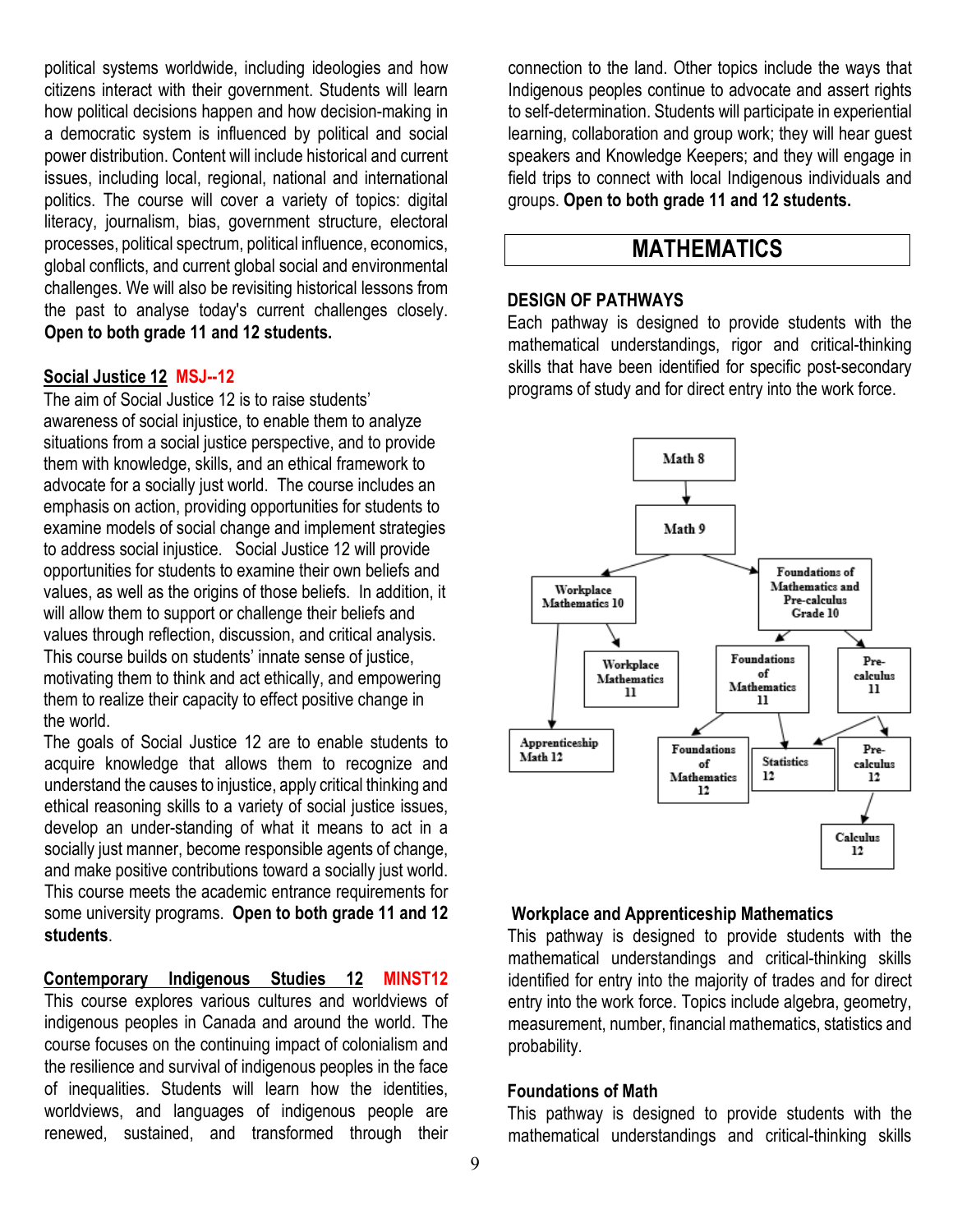identified for post-secondary studies in programs that do not require the study of theoretical Calculus. Topics include financial mathematics, geometry, measurement, number, logical reasoning, relations and functions, statistics and probability.

#### **Work Place Mathematics 10 MWPM-10**

This course is designed for students wishing to pursue a trade or go directly into the workforce. Topics covered include: working with metric and imperial units and converting one to the other, applied measurement (i.e. volume and surface area), trigonometry, graphing, measures of central tendency, probability, and financial literacy.

#### **Foundations of Mathematics & Pre-Calculus 10 MFMP-10**

This course is designed for students wishing to pursue either the Foundations or Pre-calculus streams. Topics covered include algebra, the real number system, exponential laws, polynomials, factoring, relations and functions, equations of lines and their characteristics, parallel and perpendicular lines, systems of linear equations and finance.

#### **Workplace Mathematics 11 MWPM-11**

This course is designed for students who plan to enter the workforce. Either this course **or** Apprenticeship Math 12 can be taken to meet the math graduation requirement. Topics covered include probability and statistics, 3 dimensional views and scale diagrams, linear relationships and slope, financial literacy and budgeting.

#### **Foundations of Math 11 MFOM-11**

This course is designed for students who plan on entering the social sciences or humanities in post-secondary school. Topics covered include relationships of angles, graphical analysis of linear inequalities, quadratic functions and systems of equations, optimization, statistics, scale models and financial literacy.

#### **Pre-Calculus Mathematics 11 MPREC11**

This course is designed for students planning on pursuing a post-secondary program in sciences, math or engineering. Topics covered include: powers and radicals, rational expressions and equations, coordinate trigonometry (and sine and cosine laws), quadratic equations and functions, linear and quadratic inequalities and financial literacy.

#### **NEW! Computer Science 11 MMACS11**

Mobile game design and development is currently one of the largest emerging IT fields around. Today's mobile devices have changed how we communicate and entertain, making mobile application developers one of the fastest growing careers! Do you play games on your phone or iPad? Always

wanted to create your own game? Then this is the course for you.

**\*this is a math or elective credit course. This cannot be used to satisfy the fine/applied arts graduation credit.**

#### **Apprenticeship Mathematics 12 MAPPR12**

Students can choose to take Apprenticeship Math 12 or Workplace Math 11 after taking Workplace Math 10. In this course students will learn to do precise measuring in metric and imperial units, solving triangles using various methods including trigonometry, draw and calculate various 3D objects, work with different formulae and circle geometry. At the end of the course, students will do a research project linking math to a trade of their choice.

#### **Foundations of Mathematics 12 MFOM-12**

This course is designed for students who plan on entering the social sciences or humanities in post-secondary school. Topics covered include geometric explorations, graphical representations of various functions, regression analysis, combinatorics, odds and probability and financial planning.

#### **Pre-Calculus 12 MPREC12**

This course is designed for students planning to pursue a post-secondary program in the sciences, math or engineering. Topics covered include transformations of relations, exponential functions and equations, geometric sequences and series, logarithms, polynomial functions and equations, rational functions and trigonometry functions, equations and identities.

#### **Calculus 12 MCALC12**

Topics covered include problem solving, overview and history of Calculus, functions, graphs and limits, derivatives, antiderivatives and applications of derivatives and antiderivatives. Students who plan on taking Calculus 12 (which is only offered 2nd semester) must have previously completed Pre-Calculus 12.

#### **Statistics 12 MSTAT12**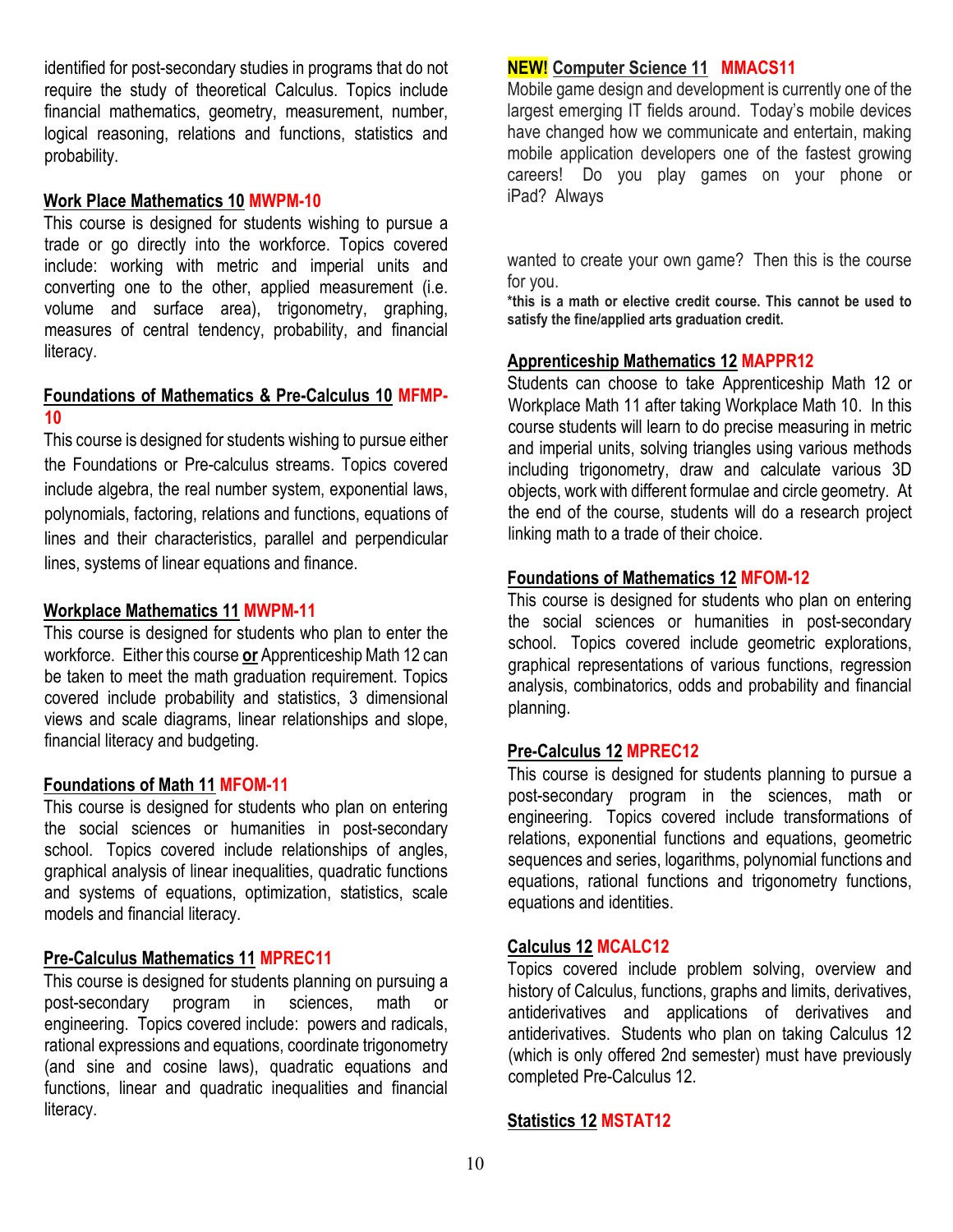This course is designed for students going into social sciences or some arts programs where a statistics course will be a mandatory course. It is also for students interested in understanding the role of data analysis in our world. Topics include: the role of statistics, methods of gathering data, methods for displaying data, methods for analyzing data, using technology to work with data and understanding and communicating what data is telling us.

#### NEW! **Computer Science 12 MACS12**

This course is a continuation of Computer Science 11. We will focus and expand the foundation and technical skills needed to be successful in the emerging field of mobile application. Delve into the difference between iOS, android, Windows, smart phone and tablet designs. Students will further develop their skills in Game Salad with the creation of social games and serious games. Possibility of experimentation with Unity3d or Flash Action scripting if time permits. If you are interested in the gaming industry, or mobile industry, then this course is for you.

**\*this is a math or elective credit course. This cannot be used to satisfy the fine/applied arts graduation credit.**

## **SCIENCE**

#### **Science 10 MSC--10**

This course continues to introduce and use the methods and applications of science. Science 10 is designed to provide opportunities for students to develop scientific knowledge, skills, and attitudes that will be relevant in their everyday lives and their future careers. Areas of study include; genetics in the determination of the diversity of life, changes associated with chemical processes, energy transformations, and the formation of the universe.

**Life Sciences 11 MLFSC11** (Previously Biology 11) This course presents a representative sample of organisms and introduces students to a variety of laboratory skills and scientific processes. The three main themes in Life Sciences 11 are Characteristics of Living Things, Processes of Evolution, and Taxonomy. Under these themes, the Life Sciences 11 curriculum will specifically cover ideas around evolution, viruses, taxonomy, microbiology (bacteria and protists), mycology, botany, zoology, and ecology. Life Sciences 11 demands that students be prepared to develop a strong understanding of biological terminology as the course progresses. These skills will prove helpful for Anatomy and Physiology 12 as well as first year biology courses in post- secondary institutions.

#### **Chemistry 11 MCH--11**

This is an introductory course for students with a general interest in Chemistry as well as for those who require Chemistry for more advanced study in the Sciences and it is also recommended for Biology 12. Topics include the study of atoms and molecules, as well as how they are bonded and how bonding can affect their structure and properties. The study of the mole and how it is used in quantitative measurements in chemistry involving solids, liquids and gases. The study of organic chemistry, the wide variety of organic compounds and how they react. This course involves the development of skills in experimentation, including observation, analysis and recording of results in lab reports. Ability in mathematics is essential.

#### **Physics 11 MPH--11**

Physics 11 is an introductory course which covers the Topics of kinematics, free fall with gravity, dynamics, work, energy, momentum, power, circuitry, and relativity. It is strongly recommended that Pre-Calculus Math 11 be taken prior to or concurrently with Physics 11. Students who have weak Algebra skills may wish to take Physics 11 in their Grade 12 year.

#### **Earth Science 11 MESC-11**

Earth Science 11 is a survey course designed to introduce students to the diverse aspects of Earth and Space Science. Students entering this course should have a good knowledge of Science skills and course content from their junior grades.

The course itself is based on five (5) key subject areas: Earth Materials (Rocks and Minerals), Plate Tectonics (Earthquakes and Volcanoes), Astronomy, Atmosphere and Climate, and Oceanography and the Hydrosphere. Activities encourage critical thinking in environmental issues, as well as interpreting the impact of human activities on the planet.

#### **Environmental Science 11 MEVSC11**

Environmental science is a course that studies the interaction between human systems and natural systems. In environmental science, students study how plants and animals interact with each other and the biodiversity of living and non-living components of the environment. The course will have students explore topics within the big ideas of diversity, processes that cause changes, sustainability, and the conservation and restoration of ecosystems. Environmental science aims to educate and equip learners with necessary environmental skills to pass on to the community in order to create awareness.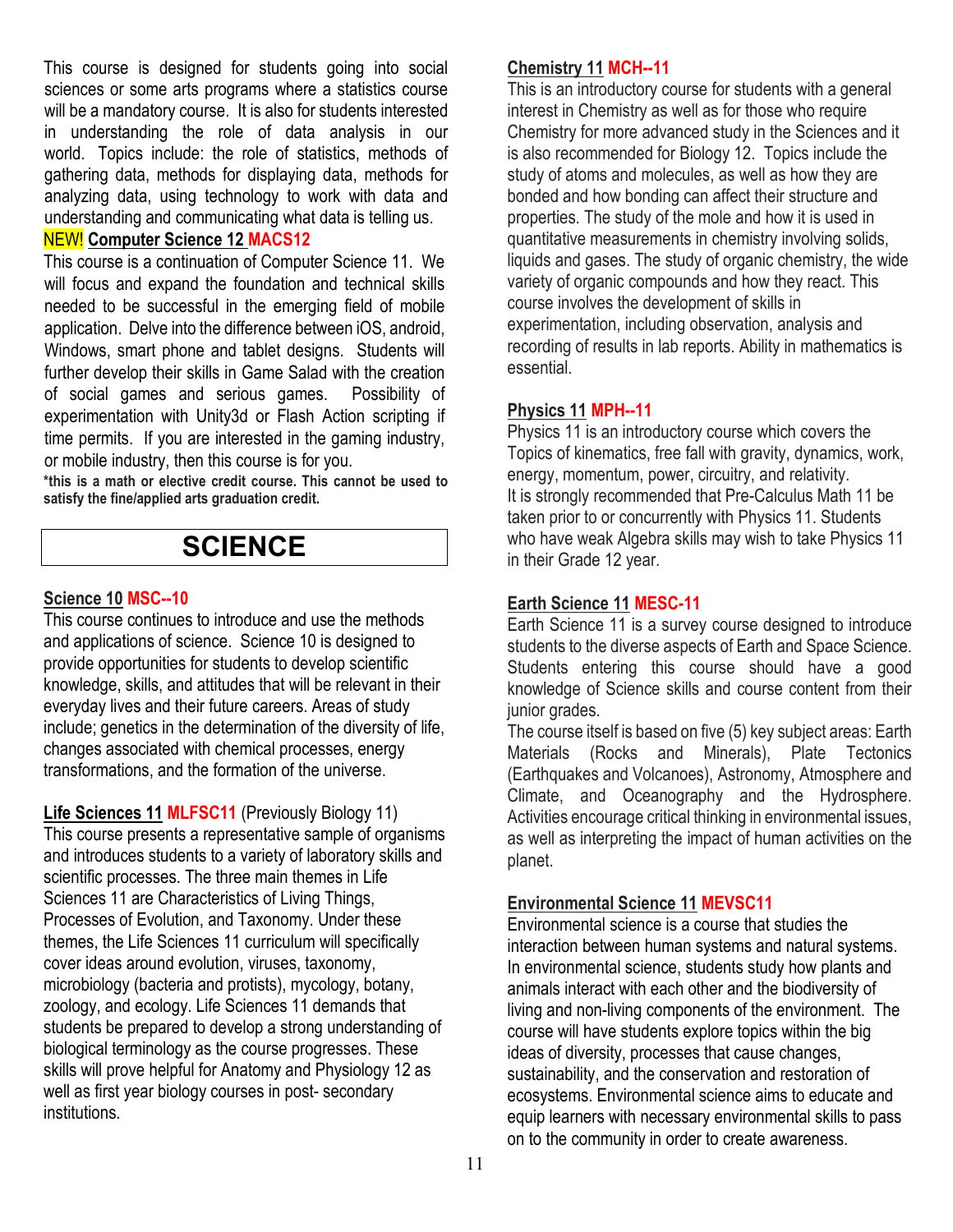Students will participate in several concepts and projects dealing with these big ideas that specifically involve the skills of questioning and predicting, evaluating, applying, innovating, and communicating.

#### **Anatomy and Physiology 12 MATOH12**

#### (Previously Biology 12)

Anatomy and Physiology 12 focuses on human biology using the three main themes of Homeostasis, DNA and Cells, and Organization. Under these themes, the Anatomy and Physiology 12 curriculum is organized into two distinct terms: The first half of the course covers the topics of cell compounds and biological molecules, cell structure and cell membrane transport, DNA and its role in protein synthesis, cancer, enzymes and metabolism. The second half of the course covers the human systems of digestion, circulation, respiration, nervous, urinary and reproduction. An ability to work with and understand biological terminology is essential for students to be successful.

Anatomy and Physiology 12 may include "blood labs." These labs will only occur with written permission from a parent or guardian and full compliance with School District 68 protocols. Additional information will be provided by the Biology 12 teacher.

#### **Chemistry 12 MCH--12**

Chemistry 12 is a course which provides an in-depth study of reaction rates, equilibrium, solubility, acids and bases, and oxidation-reduction. Success in the course requires ability in problem solving and the handling of numerical calculations, as well as a demonstrated ability to perform, analyze and report on experiments in the various topics. Good math skills are essential.

#### **Physics 12 MPH--12**

This course is a survey of physics for those students requiring physics for post-secondary studies. The following topics are studied: Vectors, 2D kinematics, dynamics, energy and momentum, static equilibrium, circular motion, electrostatics, and electromagnetism. The course will be easier for those students with a good mathematical sense and a solid foundation in algebra and trigonometry. Students are expected to develop skills in problem solving and in the collection, analysis and reporting of experimental results. It is strongly recommended that Pre-Calculus Math 12 be taken concurrently.

**NEW! Anatomy and Physiology 12**/**Advanced Placement Biology 12 MATOH12** and **ABIO-12 (8 credits)**

This is a linear course that will provide students with credit in both Anatomy & Physiology 12 and Advanced Placement Biology 12.

The Advanced Placement Program® (AP) enables willing and academically prepared students to pursue college-level studies while still in high school. AP Biology is organized into four Big Ideas: Evolution, Energetics, Information Storage and Transmission, and Systems Interactions. The big ideas are further divided into eight units: Chemistry of Life, Cell Structure and Function, Cellular Energetics, Cell Communication and Cell Cycle, Heredity, Gene Expression and Regulation, Natural Selection and Ecology. Inquirybased investigations throughout the course support the science practices of concept explanation, visual representation, questioning and methods, representing and describing data, statistical analysis and argumentation.

An opportunity to take the College Board Advanced Placement Exam in May is provided. If an exam score of 4 or 5 is achieved, many Universities will allow students to receive credit for first year biology. Whether or not the students choose to write the AP exam, students who take AP courses will be much better prepared for the rigor of first year university courses.

Prerequisite: Life Sciences 11 (minimum 73%)

#### **NEW! Chemistry 12/Advanced Placement Chemistry 12 MCH—12 and ACHE-12 (8 credits)**

This is a linear course that will provide students with credit in both Chemistry 12 and Advanced Placement Chemistry 12.

The Advanced Placement Program® (AP) enables willing and academically prepared students to pursue college-level studies while still in high school. AP Chemistry is an introductory college-level chemistry course. Students cultivate their understanding of chemistry through inquirybased lab investigations as they explore the four Big Ideas: scale, proportion, and quantity; structure and properties of substances; transformations; and energy.

An opportunity to take the College Board Advanced Placement Exam in May is provided. If an exam score of 4 or 5 is achieved, many Universities will allow students to receive credit for first year chemistry. Whether or not the students choose to write the AP exam, students who take AP courses will be much better prepared for the rigor of first year university courses.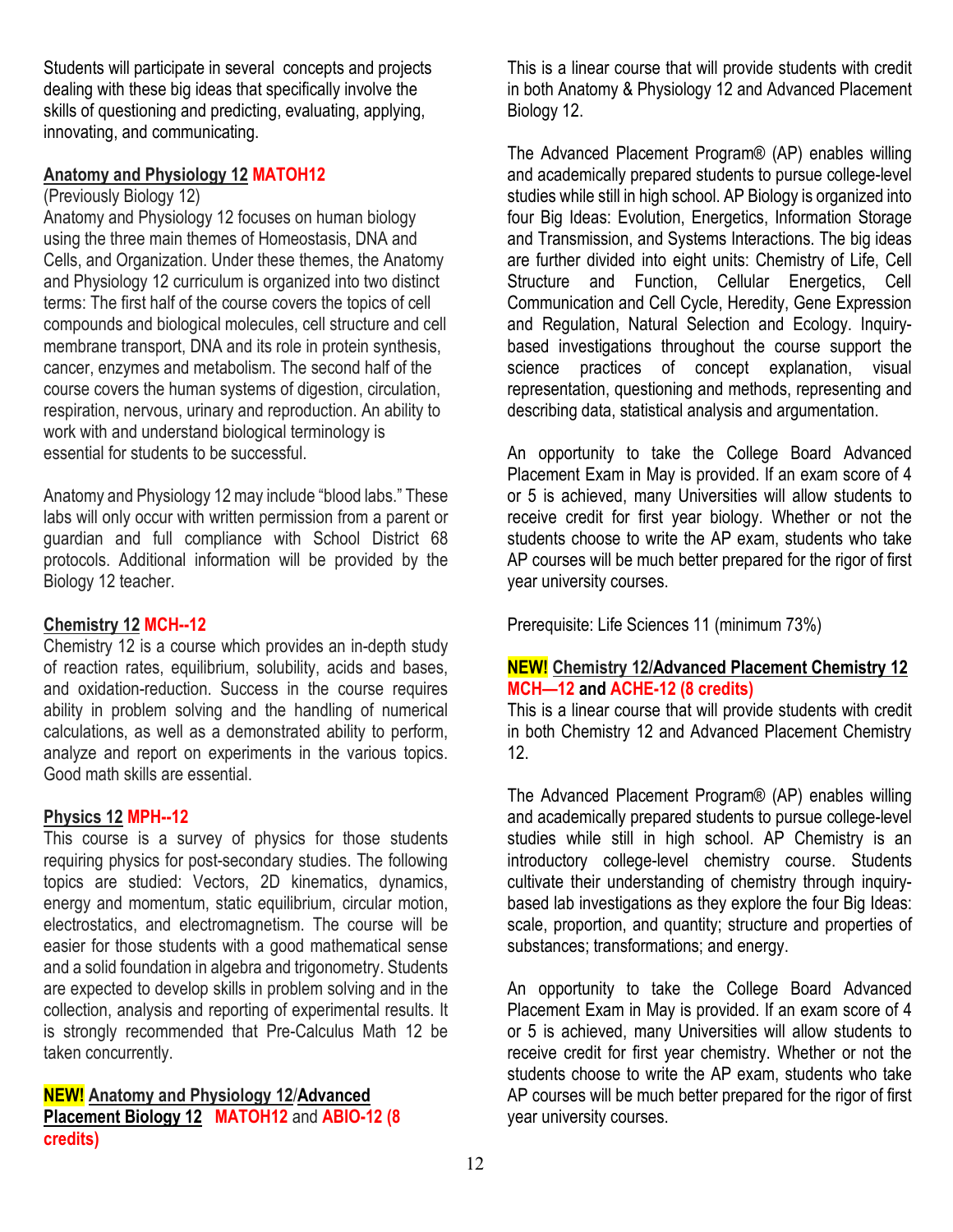#### **NEW! Physics 12/Advanced Placement Physics 12 APHH-12 and MPH—12 (8 credits)**

This is a linear course that will provide students with credit in both Physics 12 and Advanced Placement Physics 1.

The Advanced Placement Program® (AP) enables willing and academically prepared students to pursue college-level studies while still in high school. AP Physics is an introductory college-level chemistry course. AP Physics 1 is algebra based - there is no need for an understanding of calculus. The course covers similar concepts as previous physics courses, with a much greater focus on conceptual understanding and laboratory techniques. Intensive mathematical calculations are minimized with a greater emphasis placed on manipulation, ratios, and graphical analysis.

An opportunity to take the College Board Advanced Placement Exam in May is provided. If an exam score of 4 or 5 is achieved, many Universities will allow students to receive credit for first year physics. Whether or not the students choose to write the AP exam, students who take AP courses will be much better prepared for the rigor of first year university courses

Prerequisite: Physics 11 (minimum 73%)

## **PHYSICAL EDUCATION**

#### **GENERAL OBJECTIVES AND PURPOSE**

The Dover Bay Physical Education Program's goal is to promote the student acquisition of knowledge, skills and attitudes necessary for the development of a positive attitude toward health. Students will gain an understanding of the importance and benefits of a healthy lifestyle. Through participation in a variety of performance-oriented activities (i.e. individual, dual and team games and fitness activities), the student's self-concept and interpersonal skills will be enhanced. Senior PE courses place an emphasis on leisureoriented activities, leadership development, and personal fitness evaluation. The development of personal fitness potential is an ongoing component of all levels of Physical Education at Dover Bay. Students are required to have the basic PE strip consisting of running shoes, gym socks, shorts or sweatpants and a T-shirt. It is highly recommended that suitable clothing is available for foul weather and hot days (including water and sunscreen) at all times.

## **PHYSICAL EDUCATION 10**

#### **Physical and Health Education - Health and Wellness MPHED10HWS**

Cooperative PHE 10 reinforces skills, principles and rules acquired in previous years, with an emphasis on cooperative play and recreational activities. Particular concentration is on achievement of personal fitness goals and student participation in areas of interest. Students taking this course may be given an opportunity to choose some of the units in which they wish to participate. There is a stronger emphasis on lifetime and leisure - oriented sport activities. Field trips to community recreational activities may also be part of the course. There is also a health curriculum component in this course, including making decisions around students' personal health and relationships.

#### **Physical and Health Education – Performance MPHE10P-S**

Competitive PHE 10 reinforces skills, principles and rules acquired in previous years, with an emphasis on competitive team and individual play. Particular concentration is on achievement of personal fitness goals. Skills and game strategies will also be a focus. Students taking this course may be given an opportunity to choose some of the units in which they wish to participate. Field trips to community recreational activities may also be part of the course. There is also a health curriculum component in this course, including making decisions around students' personal health and relationships.

## **Physical and Health Education – Fitness & Conditioning**

#### **MPHED10FTS**

Is designed for students who may enjoy the more personalized fitness components of Physical Education. Students will participate in daily activities focused on the Health-related components of physical fitness: muscular strength, muscular endurance, flexibility, cardiorespiratory endurance, and body composition. Students will learn more about these components, and how daily choices about each activity and nutrition impact each. Students will engage in goal-setting and begin building personalized fitness programs to reach their goals.

#### **Physical and Health Education 10-Basketball MPHED10B-S**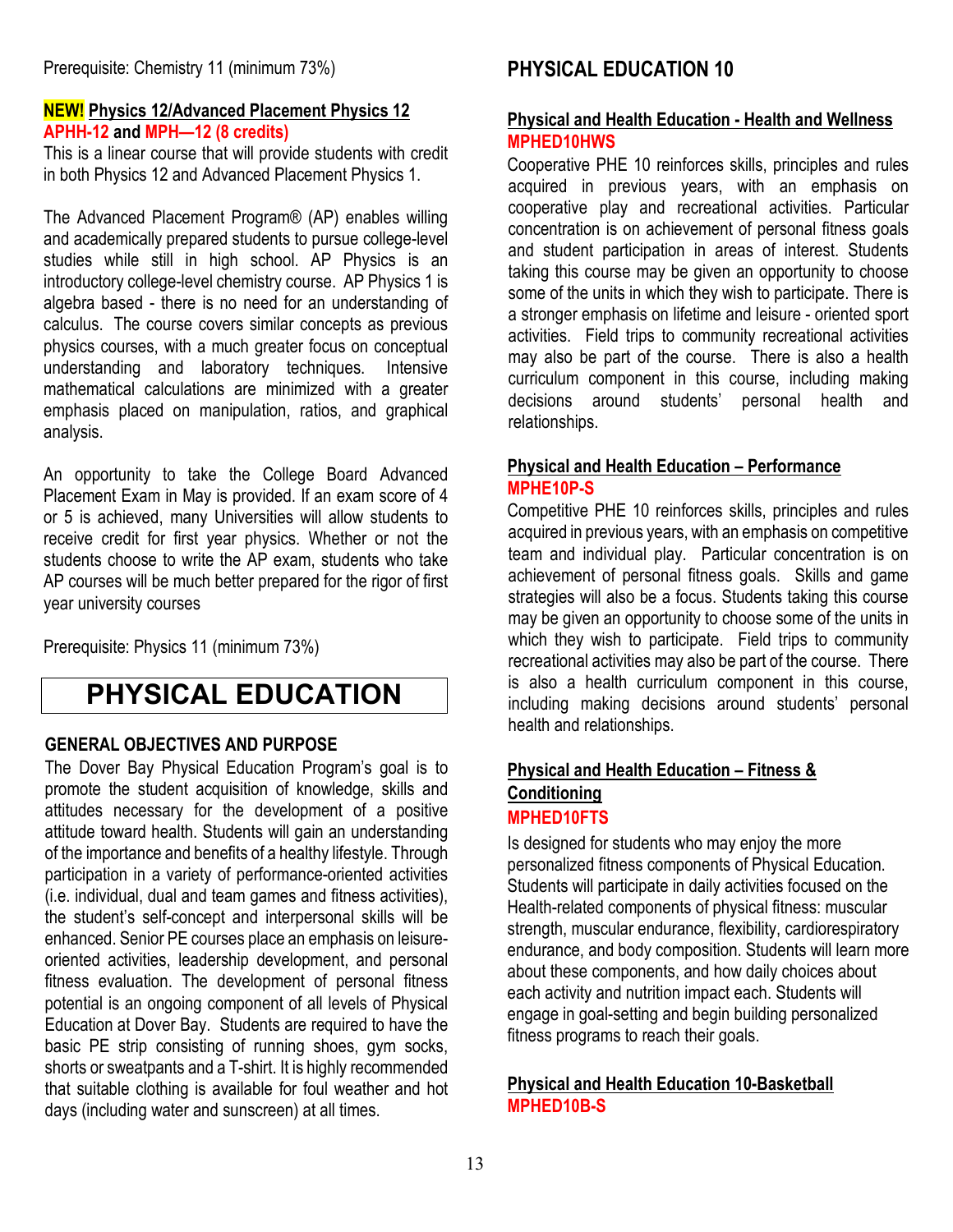This course has been developed to support and encourage students to develop their individual sport skills, physical strength and conditioning, health and nutritional knowledge, coaching and team building skills, and goal setting and organizational skills within a basketball setting. Students will learn to apply current information presented in physical education, health, coaching theory, and career and personal planning to a basketball. Basketball specific skill instruction will be augmented with classroom theory sessions, strength and conditioning classes, and guest speakers.

#### **Physical and Health Education 10-Volleyball MPHED10V-S**

This course is designed to provide students with an opportunity to improve skills through sport. The foundation of the course will be to acquire advanced volleyball skills and strategies: individual and team defense, blocking, setting, serving, and individual and team offense, in both indoor (6 v 6) and beach (2 v 2) volleyball. Sport-specific training is included and will cover core strength training, flexibility, speed and agility. All students will go through Level 1 Officials training (Novice or Local) and be accredited volleyball officials. Rules and scorekeeping will be taught so students may act as minor officials and scorekeepers for league and tournament matches. Introductory coaching techniques will be taught, and students will have the opportunity to show leadership by teaching skills to peers and/or students outside the school. Finally, there will be a mental training and team-building component in this course.

#### **Physical and Health Education 10 - Soccer MPHED10FCS**

PE Soccer 10 is a four-credit course designed for students who want to develop their skills through soccer. The course offers students the opportunity to improve their skills and knowledge about soccer in a challenging environment. Training will focus on improving both individual and team defending and attacking skills and principles. Physical training and developing a soccer specific program will include endurance, strength, speed and agility, and flexibility activities. Injury treatment and prevention as well as recovery principles will also be part of the course. Mental training, goal setting and team tactics will be covered in the classroom setting. Futsal will be included as a training component as weather conditions change.

#### **Dance Fitness 10 MPHED10D-S**

Dance Fitness is focused on the elements of dance in the areas of choreographic form and performance structures. Students will gain an understanding of how personal fitness can be maintained and improved through regular participation in physical activities such as dance. Students will continue to build on their movement concepts and strategies through dance as a means of expression. Students will have the ability to improve their physical literacy through exposure to a variety of different dance genres including contemporary, modern stage, tap, hip hop, jazzercise and world culture dance. This course is a P.E. credit, therefore health-related decisions, such as those related to healthy eating, substance use, and sexual health, will be explored in order to support the achievement of personal healthy-living goals. Students will also gain the ability to collaborate with one another to better understand their role as a dancer, choreographer and an audience in a variety of different contexts. This course is designed to ensure student success despite their level of dance.

#### **NEW! Physical and Health Education: Group Fitness and Conditioning MPHED10GFT**

The motto of this course is to "Get fit and Have fun!" Group Fitness and conditioning is designed for students who enjoy working out in a group setting and creating a healthy lifestyle plan. Students will gain an understanding of how personal fitness can be maintained and improved through regular participation in strength and conditioning exercises. Learning how to create a stronger mind and body through high/low intensity interval training, stretching, breathing and relaxation will be the focus of this course. Class structure will include boot camp style workouts, pilates, stretching/relaxation/breathing techniques and fitness theory. We will also explore various fitness opportunities in the community. Students will learn to workout for fun and fitness to acquire strategies to be the strongest person you can be, both mentally and physically. Health-related decisions, such as those related to healthy eating, substance use, and sexual health, will be explored in order to support the achievement of personal healthy-living goals. Students will engage in goal setting and begin building personalized fitness programs to reach their goals. All students with the determination to acquire a healthy mind and body are welcome.

## **PHYSICAL EDUCATION 11**

#### **Physical and Health Education 11 - Fitness and Conditioning MFTCD11**

Fitness and Conditioning is for students who are interested in more intensive physical activity and fitness development. Students will benefit from comprehensive weight training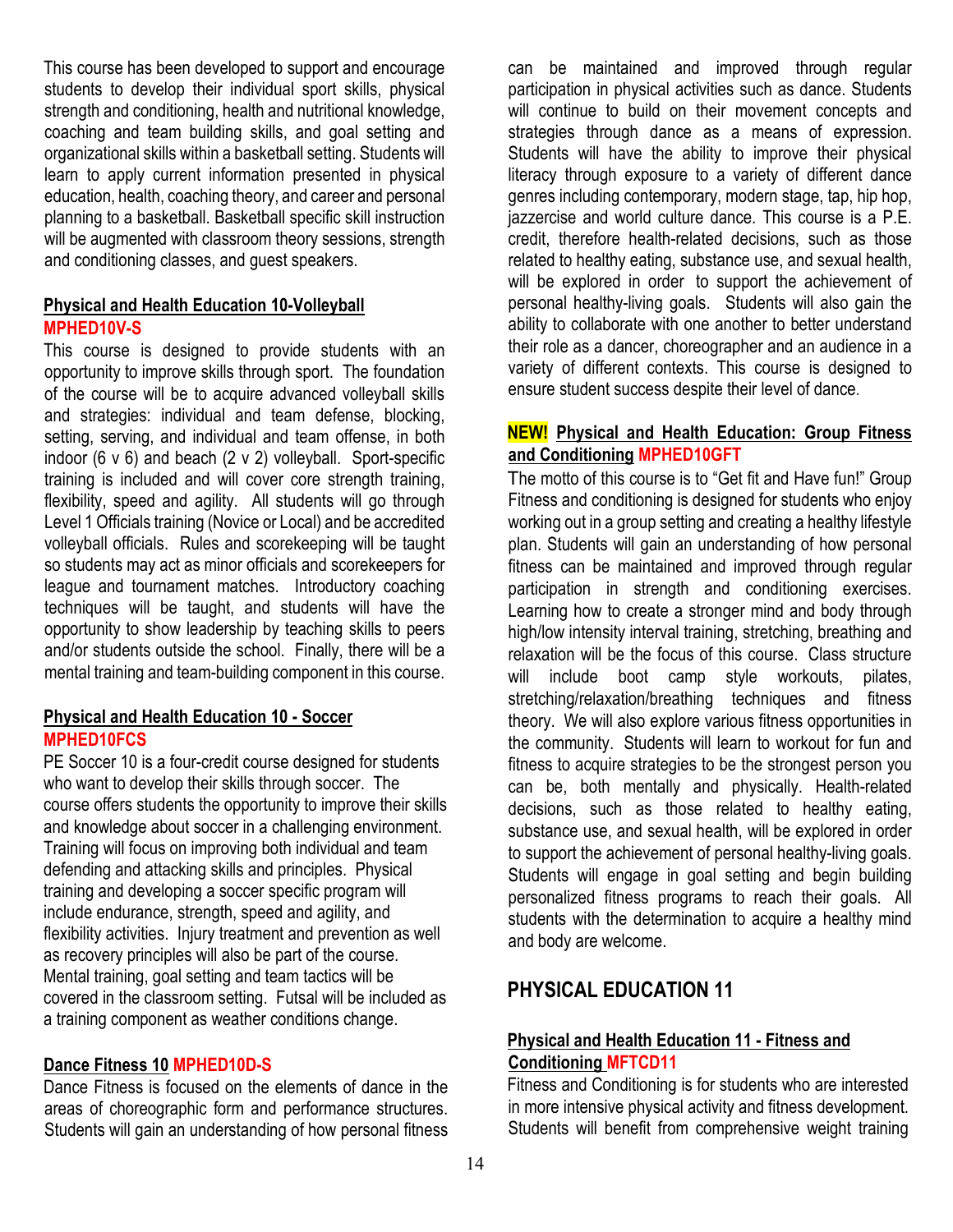and cardiorespiratory endurance activities. Students will learn the fundamentals of strength training, aerobic training, and overall fitness training and conditioning. Course includes both lecture and activity sessions. Students will be empowered to make wise choices, meet challenges, and develop positive behaviours in fitness, wellness, and movement activity for a lifetime.

#### **Physical and Health Education 11 - Active Living MACLV11**

In this course there is a greater focus on leisure-oriented activities that may take students off-campus. The course may consist of performance-oriented activities (such as volleyball, basketball and soccer) and leisure-oriented activities, which include bowling, tennis, skating, swimming, disk golf and various cardiovascular opportunities. Students may have the opportunity to volunteer their services to the school and community during non-class hours.

Evaluation will measure participation and attitude, knowledge and leadership.

#### **Physical and Health Education 11- Basketball MACLV11B-S**

This course has been developed to support and encourage students to develop their individual sport skills, physical strength and conditioning, health and nutritional knowledge, coaching and team building skills, and goal setting and organizational skills within a basketball setting. Students will learn to apply current information presented in physical education, health, coaching theory, and career and personal planning to a basketball. Basketball specific skill instruction will be augmented with classroom theory sessions, strength and conditioning classes, and guest speakers.

#### **Physical and Health Education 11-Volleyball MACLV11V-S**

This course is designed to provide students with an opportunity to improve skills through sport. The foundation of the course will be to acquire advanced volleyball skills and strategies: individual and team defense, blocking, setting, serving, and individual and team offense, in both indoor (6 v 6) and beach (2 v 2) volleyball. Sport-specific training is included and will cover core strength training, flexibility, speed and agility. All students will go through Level 1 Officials training (Novice or Local) and be accredited volleyball officials. Rules and scorekeeping will be taught so students may act as minor officials and scorekeepers for league and tournament matches. Introductory coaching techniques will be taught, and students will have the opportunity to show leadership by teaching skills to peers and/or students outside the school. Finally, there will be a mental training and team-building component in this course.

#### **Physical and Health Education 11-Soccer MACLV11F-S**

PE Soccer 11 is a four-credit course designed for students who want to develop their skills through soccer. The course offers students the opportunity to improve their skills and knowledge about soccer in a challenging environment. Training will focus on improving both individual and team defending and attacking skills and principles. Physical training and developing a soccer specific program will include endurance, strength, speed and agility, and flexibility activities. Injury treatment and prevention as well as recovery principles will also be part of the course. Mental training, goal setting and team tactics will be covered in the classroom setting. Futsal will be included as a training component as weather conditions change.

#### **Dance Conditioning 11 MDNCN11**

Dance Fitness is focused on the elements of dance in the areas of choreographic form and performance structures. Students will gain an understanding of how personal fitness can be maintained and improved through regular participation in physical activities such as dance. Learning how to create a stronger mind and body through group fitness, choreography and elements of movement as it relates to dance will be the focus of this course. Dance and Conditioning will include boot camp style workouts, yoga, stretching/relaxation/breathing techniques, dance choreography and fitness theory. Students will learn to dance for fun and fitness to acquire strategies to be the strongest person you can be, both mentally and physically. Health-related decisions, such as those related to healthy eating, substance use, and sexual health, will be explored in order to support the achievement of personal healthy-living goals. All students with the determination to acquire a healthy mind and body are welcome. No previous dance experience required regardless of the student's grade level.

#### **Physical and Health Education 11 – Yoga MACLV11YOS**

This yoga course will build on the skills developed in Yoga 9 or 10 but is also open to students who have not taken yoga before. Yoga is a practice that promotes both physical and emotional wellbeing. It builds strength, flexibility, and selfawareness so you learn how to stay happier and healthier. This course offers a daily practice that will always be both active and restful. Students with previous experience in yoga will deepen their understanding of the effects and benefits of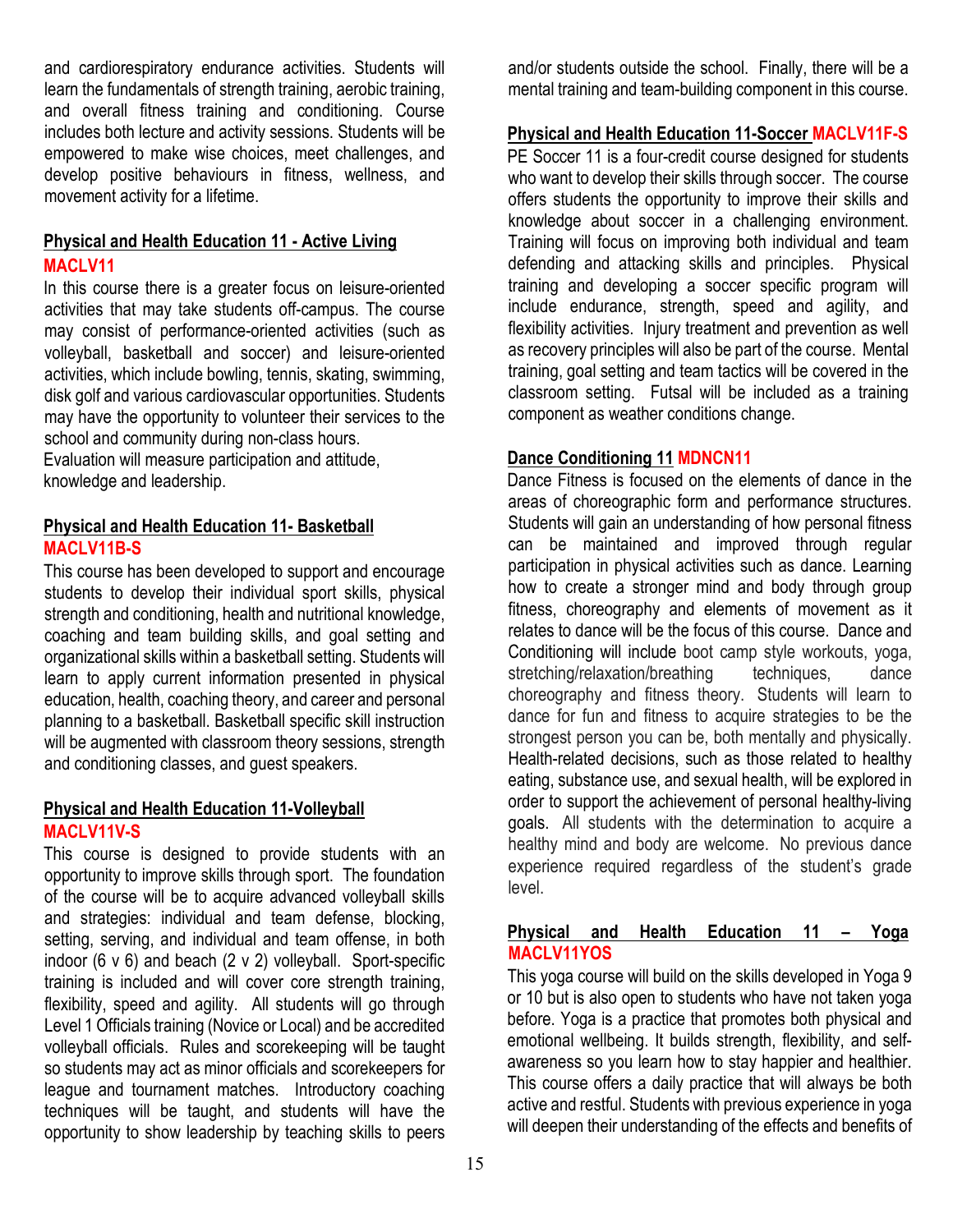different activities such as poses, breathwork, and meditation as well as the ability to practice yoga independently. The science of yoga will be taught so that students better understand its effects on the nervous system and the way their muscles and joints function. Assessment will be based on individual progress and participation.

#### **NEW! Physical and Health Education: Group Fitness and Conditioning MPHED11GFT**

The motto of this course is to "Get fit and Have fun!" Group Fitness and conditioning is designed for students who enjoy working out in a group setting and creating a healthy lifestyle plan. Students will gain an understanding of how personal fitness can be maintained and improved through regular participation in strength and conditioning exercises. Learning how to create a stronger mind and body through high/low intensity interval training, stretching, breathing and relaxation will be the focus of this course. Class structure will include boot camp style workouts, pilates, stretching/relaxation/breathing techniques and fitness theory. We will also explore various fitness opportunities in the community. Students will learn to workout for fun and fitness to acquire strategies to be the strongest person you can be, both mentally and physically. Health-related decisions, such as those related to healthy eating, substance use, and sexual health, will be explored in order to support the achievement of personal healthy-living goals. Students will engage in goal setting and begin building personalized fitness programs to reach their goals. All students with the determination to acquire a healthy mind and body are welcome.

## **PHYSICAL EDUCATION 12**

#### **Physical and Health Education 12 - Fitness and Conditioning MFTCD12**

This course is designed to give students the opportunity to learn moderate intensity level fitness concepts and conditioning techniques used for obtaining optimal physical fitness. Students will benefit from comprehensive weight training and cardiorespiratory endurance activities. Students will learn the fundamentals of strength training, aerobic training, and overall fitness training and conditioning. Course includes both lecture and activity sessions. Students will be empowered to make wise choices, meet challenges, and develop positive behaviours in fitness, wellness, and movement activity for a lifetime.

#### **Physical and Health Education 12 - Active Living**

#### **MACLV12**

In this course there is a greater focus on leisure-oriented activities that may take students off-campus. The course may consist of performance-oriented activities (such as volleyball, basketball and soccer) and leisure-oriented activities, which may include bowling, tennis, skating, swimming, disk golf and various cardiovascular opportunities. Students may have the opportunity to volunteer their services to the school and community during non-class hours. Evaluation will measure participation and attitude, knowledge and leadership.

#### **Physical and Health Education 12 - Basketball MACLV12B-S**

This course has been developed to support and encourage students to develop their individual sport skills, physical strength and conditioning, health and nutritional knowledge, coaching and team building skills, and goal setting and organizational skills within a basketball setting. Students will learn to apply current information presented in physical education, health, coaching theory, and career and personal planning to a basketball. Basketball specific skill instruction will be augmented with classroom theory sessions, strength and conditioning classes, and guest speakers.

#### **Physical and Health Education 12 - Volleyball MACLV12V-S**

This course is designed to provide students with an opportunity to improve skills through sport. The foundation of the course will be to acquire advanced volleyball skills and strategies: individual and team defense, blocking, setting, serving, and individual and team offense, in both indoor (6 v 6) and beach (2 v 2) volleyball. Sport-specific training is included and will cover core strength training, flexibility, speed and agility. All students will go through Level 1 Officials training (Novice or Local) and be accredited volleyball officials. Rules and scorekeeping will be taught so students may act as minor officials and scorekeepers for league and tournament matches. Introductory coaching techniques will be taught, and students will have the opportunity to show leadership by teaching skills to peers and/or students outside the school. Finally, there will be a mental training and team-building component in this course.

#### **Physical and Health Education 12 - Soccer MACLV12F-S**

PE Soccer 12 is a four-credit course designed for students who want to develop their skills through soccer. The course offers students the opportunity to improve their skills and knowledge about soccer in a challenging environment.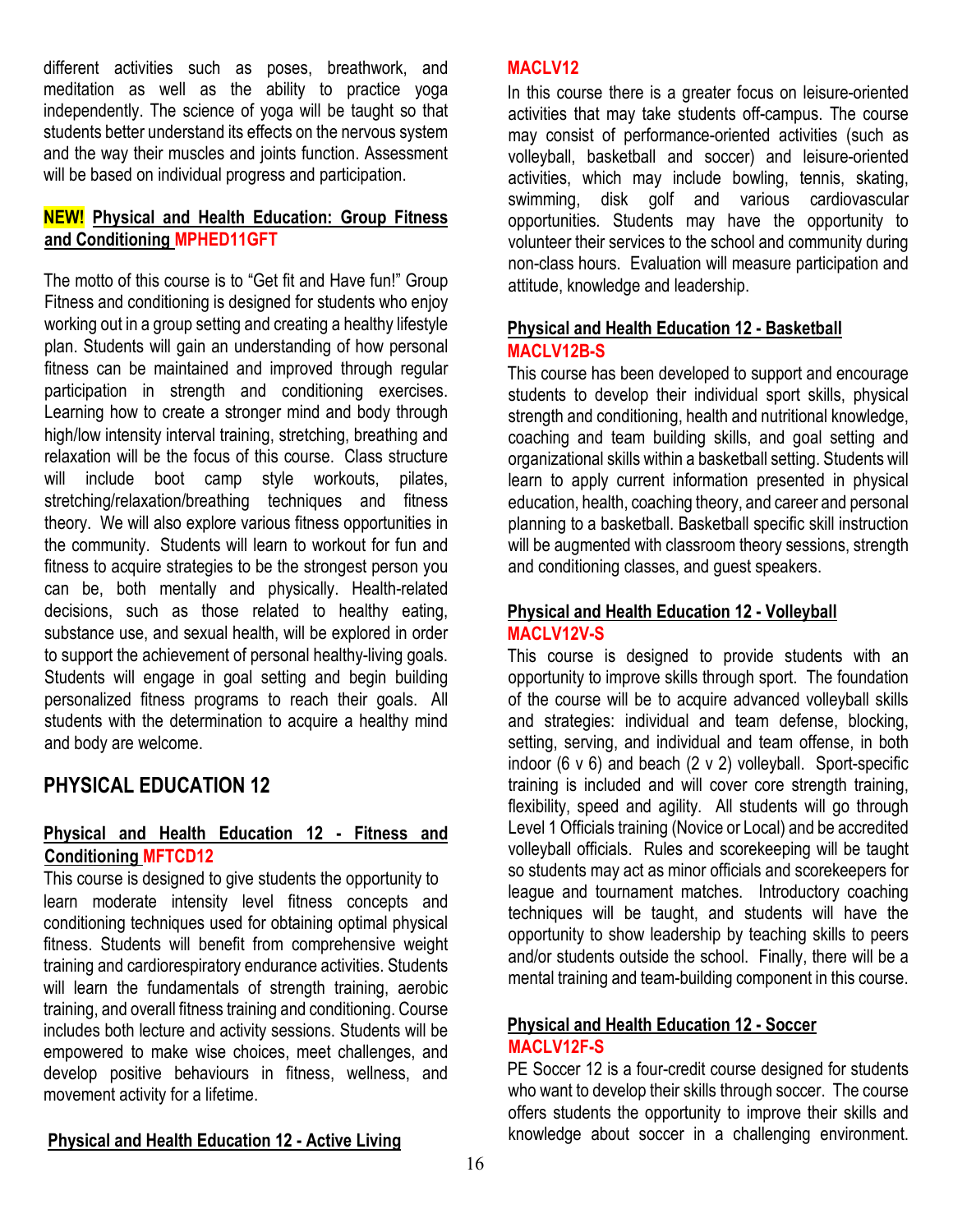Training will focus on improving both individual and team defending and attacking skills and principles. Physical training and developing a soccer specific program will include endurance, strength, speed and agility, and flexibility activities. Injury treatment and prevention as well as recovery principles will also be part of the course. Mental training, goal setting and team tactics will be covered in the classroom setting. Futsal will be included as a training component as weather conditions change.

#### **Dance Conditioning 12 MDNCN12**

Dance Fitness is focused on the elements of dance in the areas of choreographic form and performance structures. Students will gain an understanding of how personal fitness can be maintained and improved through regular participation in physical activities such as dance. Learning how to create a stronger mind and body through group fitness, choreography and elements of movement as it relates to dance will be the focus of this course. Dance and Conditioning will include boot camp style workouts, yoga, stretching/relaxation/breathing techniques, dance choreography and fitness theory. Students will learn to dance for fun and fitness to acquire strategies to be the strongest person you can be, both mentally and physically. Health-related decisions, such as those related to healthy eating, substance use, and sexual health, will be explored in order to support the achievement of personal healthy-living goals. All students with the determination to acquire a healthy mind and body are welcome. No previous dance experience required regardless of the student's grade level.

#### **Physical and Health Education 12 – Yoga MACLV12YOS**

This yoga course will build on the skills developed in Yoga 9, 10 or 11 but is also open to students who have not taken yoga before. Yoga is a practice that promotes both physical and emotional wellbeing. Building strength, flexibility, and self-awareness help us stay happier and healthier. This course offers a daily practice that will always be both active and restful. Students with previous experience in yoga will deepen their understanding of the effects and benefits of different activities such as poses, breathwork, and meditation as well as the ability to practice yoga independently. The science of yoga will be taught so that students better understand its effects on the nervous system and the way their muscles and joints function. Assessment will be based on individual progress and participation.

#### **Physical and Health Education: Group Fitness and Conditioning MPHED12GRP**

The motto of this course is to "Get fit and Have fun!" Group Fitness and conditioning is designed for students who enjoy working out in a group setting and creating a healthy lifestyle plan. Students will gain an understanding of how personal fitness can be maintained and improved through regular participation in strength and conditioning exercises. Learning how to create a stronger mind and body through high/low intensity interval training, stretching, breathing and relaxation will be the focus of this course. Class structure will include boot camp style workouts, pilates, stretching/ relaxation/breathing techniques and fitness theory. We will also explore various fitness opportunities in the community. Students will learn to workout for fun and fitness to acquire strategies to be the strongest person you can be, both mentally and physically. Health-related decisions, such as those related to healthy eating, substance use, and sexual health, will be explored in order to support the achievement of personal healthy-living goals. Students will engage in goal setting and begin building personalized fitness programs to reach their goals. All students with the determination to acquire a healthy mind and body are welcome.

## **LANGUAGES**

*\*Please note that completion of a language at the Grade 11 level is an entrance requirement for some postsecondary institutions. All language courses focus on the four areas of language acquisition: reading, speaking, listening and writing. Language courses also strive to foster cultural awareness and appreciation.* 

#### **French 10 MFR--10**

Students will continue to build on French listening and viewing skills and will continue to learn to express themselves with growing fluency, orally and in writing. Students will develop an appreciation for francophone culture and creative works while developing practical skills and vocabulary to communicate and understand meaning in French. Students will discover the relevance of French language for travel, career and study opportunities through authentic learning activities.

*Recommendation for French 10 is French 9* 

#### **Core French Introductory 11 MFRI-11**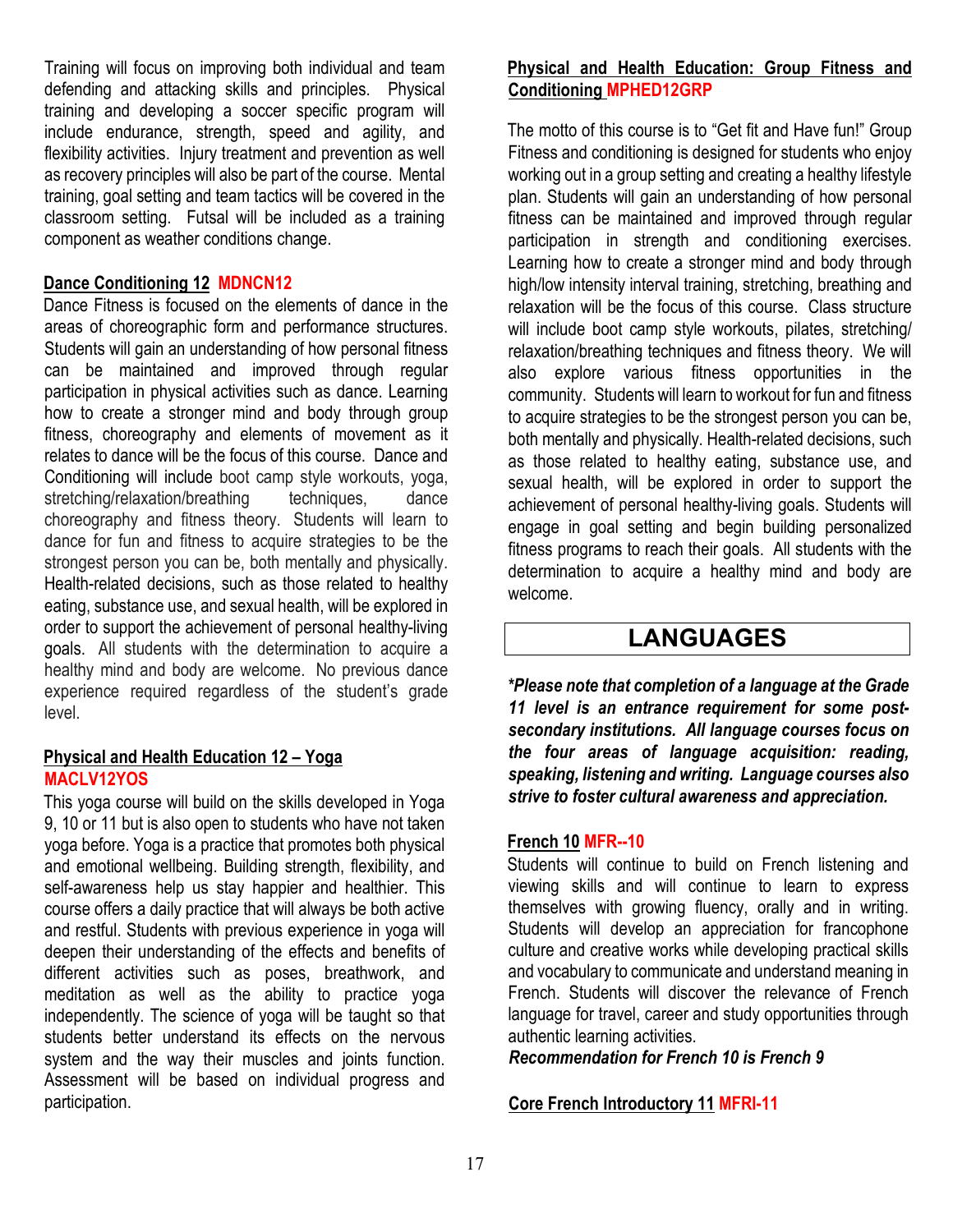This course combines French 9 and 10 to provide the skills and foundation for French 11. It is designed for students who may not have had an opportunity for continuous French instruction in grades 8, 9 and 10. This course provides a cultural and linguistic overview through interactive and authentic learning experiences Students who successfully complete Introductory French 11 may move on to French 11 and receive a senior language credit.

#### *No pre-requisite for Beginners' French 11 \*Students receive a French 10 credit for this course*

#### **French 11 MFR--11**

Students will develop stronger French listening and viewing skills and will continue to learn to express themselves with increasing fluency, orally and in writing. Students will develop a deeper appreciation for francophone culture and creative works while continuing to develop practical skills and vocabulary to communicate and understand meaning in French. Students will expand their understanding of the relevance of French language for travel, career and study opportunities through authentic learning activities.

\*Completion of this course gives students a Language 11 credit, which is required for entrance to some university programs. *Recommendation for French 11 is French 10 or Introductory French 11* 

#### **French 12 MFR--12**

Students will refine their French listening and viewing skills and will become more proficient at expressing themselves with increasing fluency, orally and in writing. Students will continue to develop a deeper appreciation for francophone culture and creative works while improving practical skills and vocabulary to communicate and understand meaning in French. Students will understand the value of French language for travel, career, study and personal growth opportunities through authentic learning activities.

#### *\*\*Completion of this course satisfies the first-year language elective requirement for graduation in some university programs.*



#### **Spanish 10 MSP--10**

Students will continue to build on Spanish listening and viewing skills and will continue to learn to express themselves with growing fluency, orally and in writing. Students will develop an appreciation for Hispanic culture and creative works while developing practical skills and vocabulary to communicate and understand meaning in Spanish. Students will discover the relevance of Spanish language for travel, career and study opportunities through authentic learning activities.

#### **Beginners' Spanish 11 MBSP11**

This course combines Spanish 9 & 10 to provide the skills and foundation for Spanish 11. It is designed for students who begin their Spanish studies after Grade 9. This course provides a cultural and linguistic overview through interactive and authentic learning experiences. Students who successfully complete Beginners' Spanish 11 may move on to Spanish 11 and receive a senior language credit.

#### **Spanish 11 MSP--11**

Students will develop stronger Spanish listening and viewing skills and will continue to learn to express themselves with increasing fluency, orally and in writing. Students will develop a deeper appreciation for Hispanic culture and creative works while continuing to develop practical skills and vocabulary to communicate and understand meaning in Spanish. Students will expand their understanding of the relevance of Spanish language for travel, career and study opportunities through authentic learning activities.

\*Completion of this course gives students a Language 11 credit, which is required for entrance to some university programs.

Recommendation for Spanish 11 is Spanish 10 or Beginners' Spanish 11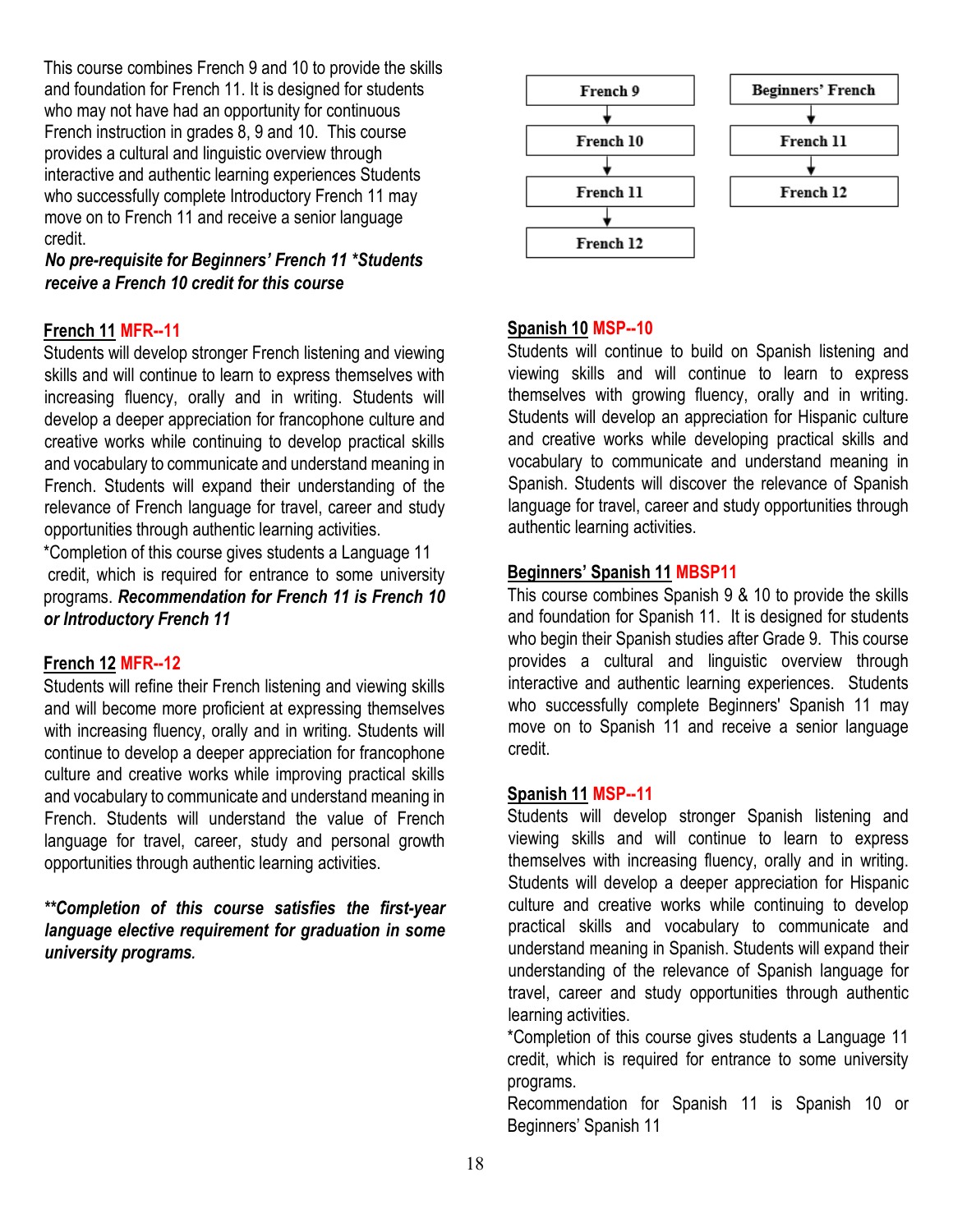#### **Spanish 12 MSP--12**

Students will refine their Spanish listening and viewing skills and will become more proficient at expressing themselves with increasing fluency, orally and in writing. Students will continue to develop a deeper appreciation for Hispanic culture and creative works while improving practical skills and vocabulary to communicate and understand meaning in Spanish. Students will understand the value of Spanish language for travel, career, study and personal growth opportunities through authentic learning activities.

\*\*Completion of this course satisfies the first-year language elective requirement for graduation in some university programs.



## **BUSINESS EDUCATION**

#### **Entrepreneurship & Marketing 10 MADEM10**

Do you think you might want to own your own business some day? Or perhaps a career in Advertising? This course will help you decide if you have the right stuff! You will explore a variety of opportunities for entrepreneurs. You will analyze the characteristics of an entrepreneur and assess your potential as business owner. There will also be opportunities to test your business ideas out through a variety of realistic business projects. You will look into the factors that contribute to the success of a business as well as the barriers that various groups of entrepreneur's face. You will have many opportunities to be creative & innovative as you follow the development of a business from the ideas stage through to opening day!

This course will also show you how retailers study consumer behavior to target a specific group and convince them to buy your products or services. Marketing will also enable you to develop and use your creative side (or find it) through projects that emphasize product innovation or invention, prototype development, and product packaging, pricing and promotion, and advertising.

This course is an excellent introduction to Entrepreneurship12 or Marketing12.

#### **Business Computer Applications 11 MBCA-11**

If you see yourself using a computer to produce business documents in your career, you will love this course! You will learn the ins and outs of all the programs in MS Office (Word, Power Point, Access, & Excel). Other programs will also be explored, for example Adobe Photoshop and/or Dreamweaver. Students will gain an understanding of how to use the computer as a problem-solving tool in real life situations. Students will also use computer programs that are designed to develop an individualized typing program for each student. The goal is to improve your speed and accuracy while developing touch typing technique. Postsecondary institutions expect that students have a number of the skills learned in this course, therefore, this course is highly recommended for students who will continue their education beyond high school.

#### **Marketing & Promotion 11 MMAP-11**

How do you motivate someone to buy your product? What is good customer service? How do you increase sales? Why do businesses select target markets? Where and when should you advertise? All of these concepts involve marketing. Marketing skills have applications in all career areas: learn how to sell products, services and/or ideas. Practice working as a member of a team that produces results, and on time. This course emphasizes retail marketing. It will enable you to develop and use your creative side (or find it) through projects that emphasize product innovation, brand awareness, advertising, store layout and design, etc. Students will also have the opportunity to get hands on experience in retail management and develop cash register skills by creating their own concept store at Dover Bay. This course will definitely be an asset to anyone who wants to work in retail, plans to take any business program at the post-secondary level, or has plans to go into a career in business management.

#### **Entrepreneurship 12 MENT-12**

Have you ever wanted to be your own boss? Set you own schedule and work from wherever you want? This course will teach you how to start your own business from concept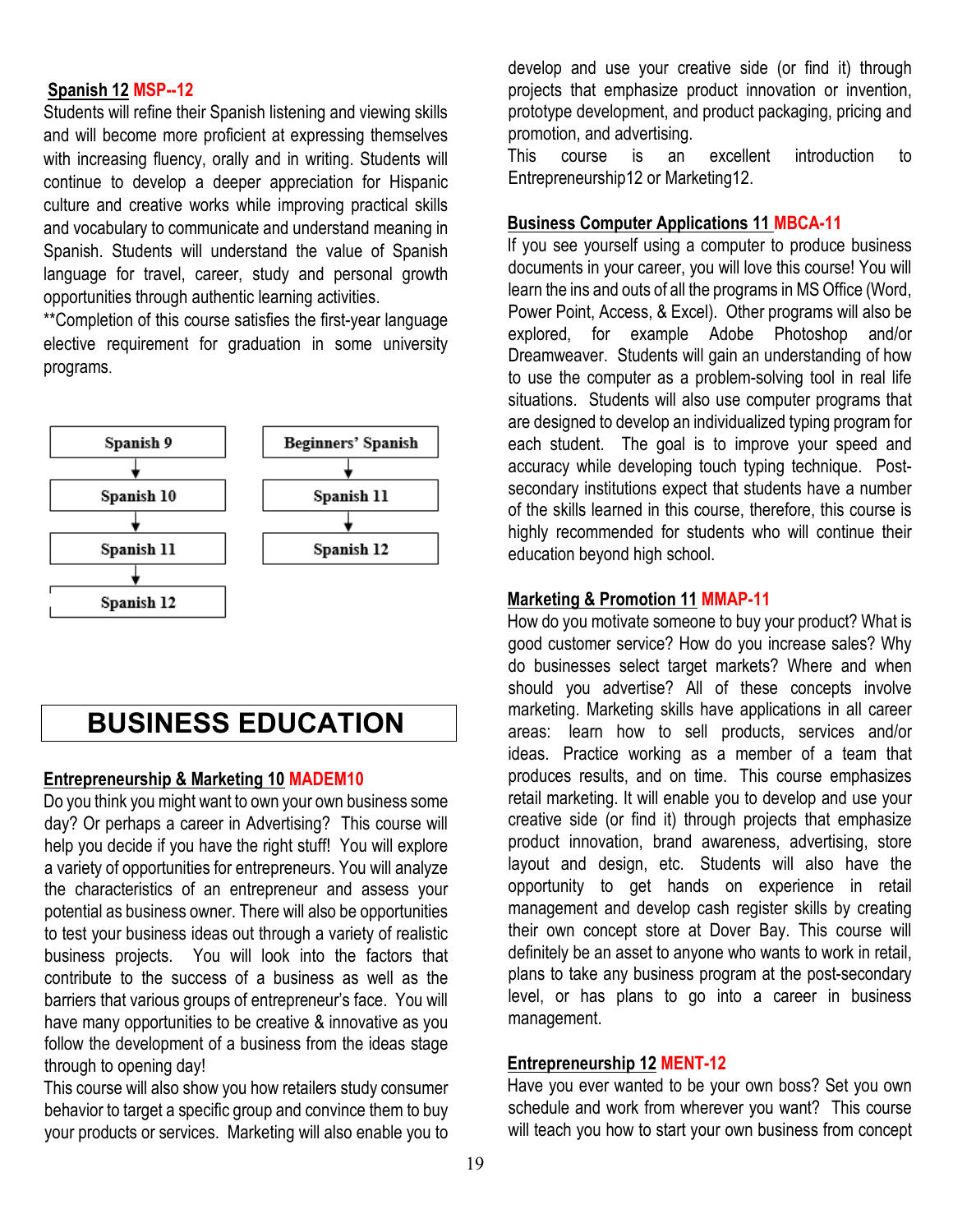creation to concept application. You will have the opportunity to get hands on experience in retail management, leadership and customer service. You will also develop cash register skills in this course. You will be able to explore the pros and cons of working for yourself one day. "Do you have what it takes?" This course answers that question. There will be many opportunities to assess your own entrepreneurial potential. There will also be opportunities to test your business ideas out through marketing projects and real business situations. You will practice all of the steps that are required to develop a business: applying for a business name, a business license, and develop a business plan. This course is also excellent preparation for any business program at the post-secondary level.

(No prerequisite required.)

#### **E-Commerce 12 MECOM12**

The focus of this course is the economics of e-commerce, cyber marketing, and revenue models as opposed to the retail focus in Marketing 11. There is big money to be made in the global economy and this course will show you how it is done with e-commerce. Topics include: 1) Ethical Marketing, 2) Cultural Appropriation, 3) Revenue Models, 4) Digital Retail, 5) Brand Awareness; and more. There will be many opportunities to test your business ideas out through marketing projects and real business situations. Students will also have the opportunity to get hands on experience in retail management and develop cash register skills by creating their own concept store at Dover Bay. Skills in word processing, spreadsheets, and desktop publishing will also be developed. This is a great course to prepare yourself for any post-secondary business program! (No prerequisite required).

## **INFORMATION & COMMUNICATIONS TECHNOLOGIES (ICT)**

### **GRADE 10**

#### **Media Design 10 MMEDD10**

This exciting course introduces the students to the different aspects of computer animation. Computer animation offers a unique opportunity for students to realize and utilize their graphic, written and technology skills – all requirements for the future workforce. The course focuses on the 12

Principles of Animation while developing personal 3D or 2D animations while incorporating these principles. NOTE: This course can be taken in Grade 9 or 10

#### **Web Development 10 MWBDV10**

The internet is changing the way we work in society. Being able to effectively use different computer programs will make students more valuable to potential employers. Web Development 11 is a great course that permits the arts and academics to combine with ease. This course is designed to introduce students to areas of central importance to modern computing. These areas are: HTML, CSS, Dreamweaver and Content Management Systems such as Word Press. Students who intend to specialize in math, science, computer science or engineering at a postsecondary institution should include this course in their program.

NOTE: This course can be taken in Grades 10, 11 or 12.

#### **Computer Studies 10 MCSTU10**

This course is a preparatory course in Computer Science. The course will cover Basic Computer programming, Digital Imagery and Media Development, Applied Digital Communications, Web Page Publishing, and Multimedia Presentations beyond PowerPoint. While most students can do Facebook and get cheat codes, this course will empower students to outperform their peers in digital presentations and communication. In IT 10, students will also learn the hardware of computers, digital imagery techniques to craft unique graphics. A final project will be developed using multimedia software that will combine text, graphics, video and sound in a professional style format.

#### **Photography 10 MVAPH10**

Are you interested in graphic design, photography, photojournalism or publishing? This is the course for you. Get practical experience and build your portfolio by learning a variety of different photography skills. This course will introduce students to the power of a DSLR camera while focussing on proper exposure, shutter speeds, apertures and artistic composition. The principles and elements of design will be introduced and put into practice while taking images. Students will learn computer file management skills as well as postproduction techniques in industry standard software such as Adobe Photoshop and Adobe Lightroom.

#### **Drafting 10 MTDRF10**

Designed as a continuation of Drafting 9, this course will improve your skill level in areas of Landscape, Interior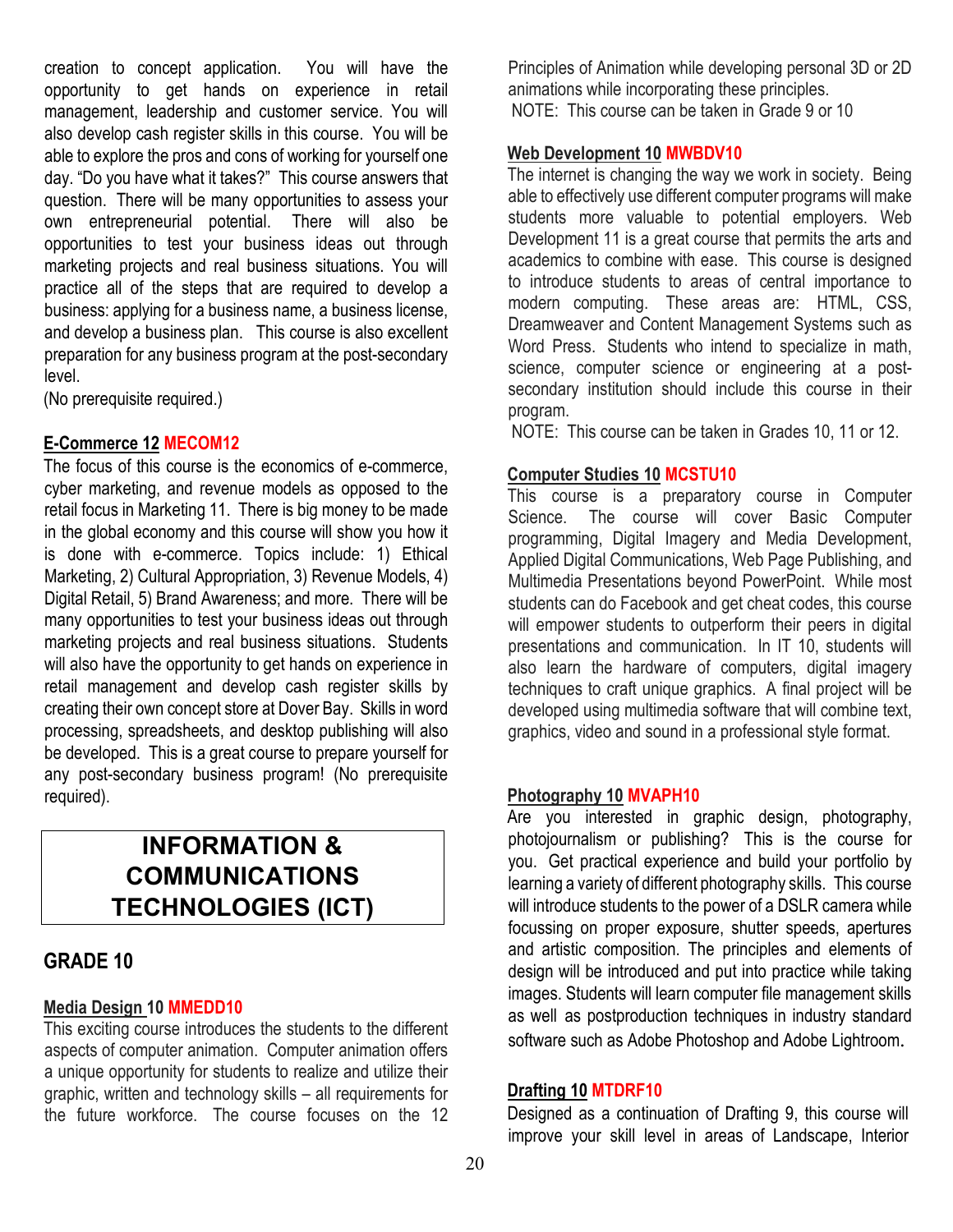Design and Engineering, as well as residential and commercial architecture. Using the latest AutoCad and Envisioneer products, you need only your creative talents. For students new to Drafting, projects and learning will be adapted to meet your needs and interests.

#### **Electronics and Robotics 10 MTEAR10**

The Robotics Industry is one of the fastest growing in the world. Technology companies engineer robots for fields in health, military, retail and many more. Most products we buy have software involved or associated with them. This generation of students need knowledge in coding, programming, designing, and engineering and this industry will be in high demand for the jobs of the future. This projectbased course deals with the design and implementation of behavior-based robots to accomplish specific tasks. Students will learn about the evolution of Robotics, use electronic tools and test equipment in order to build, test, and modify various types of circuits and simple robots. Programming and building materials *may* include using VEX IQ and VEX EDR systems, while learning to code with Robot C and other platforms. Various opportunities are available to work individually and in partnerships. The course is a mixture of lectures, discussion, projects, class presentations and friendly competitions. Previous robotics courses are an asset as well as skills using computer programs such as google docs and google slides.

#### NEW! **Film & Television 11 MDFT-11 open to grade 10's**

Shoot video? Ever wonder how to what really takes to make those videos look more professional? This introductory course will show you how. All areas of the production process will be covered to help you achieve your goals more affectively: storytelling, storyboarding, camera shots and angles, directing, filming, editing, audio, lighting, and production management. Assignments will include shooting two or more films that will later be sent to festivals around the world. Theory work will include viewing and critiquing films and apply that learning into their final projects. Students can expect to finish the course and be able to produce their own independent films.

### **GRADE 11:**

#### **Programming 11 MCMPR11**

In the Programming 11 course, students will use several different programming languages to develop programming skills. Using a variety of informational sources, students will gain an expansive understanding of the software

development industry, life as a programmer and potential employment opportunities in the various computer science fields. Students will learn logics and experience programming in Python (used by Google and Amazon), as well as C++ (used in the gaming industry). If time permits, other languages such as C# or Julia.

This course is encouraged for individuals who are contemplating a career in software development, computer studies, and Computer Game Programming. It is recommended that students who choose this course have strong mathematical skills.

#### **Recommended: C+ or higher in Foundations of Math and Pre-Calc 10**

#### **Media Design 11 – Formerly Animation 11 MMEDD11**

Animation 11 will provide students with basic skills required to Model and Animate in 3D or 2D while learning high-end computer animation programs such as those used in professional multimedia and film productions. The course could be a "quick start" into a career or post-secondary course associated with the new and expanding fields in film, television, publishing, multimedia and other career paths.

Computer animation offers a unique opportunity for students to realize and utilize their graphic, written and technology skills – all requirements for the future workforce. The course focuses on the 12 Principles of Animation while developing personal 3D or 2D animations while incorporating these principles. We will also investigate the Billion Dollar Industry of Computer Animation by exploring current 3D animation movies. Graduate animators from Dover Bay currently work at Electronic Arts and in the Movie Industry.

#### **Computer Science 11 MMACS11**

Mobile game design and development is currently one of the largest emerging IT fields around. Today's mobile devices have changed how we communicate and entertain, making mobile application developers one of the fastest growing careers! Do you play games on your phone or iPad? Always wanted to create your own game? Then this is the course for you. **\*This is a math or elective credit course. This cannot be used to satisfy the fine/applied arts graduation credit.**

#### **Photography 11 MVAPH11**

This course is a continuation of Digital Photography 10. Students will continue to develop their skills with DSLR cameras and carry on with enhancing their photojournalism skills. We will also continue to dive further into Adobe Photoshop, Adobe Lightroom and Adobe In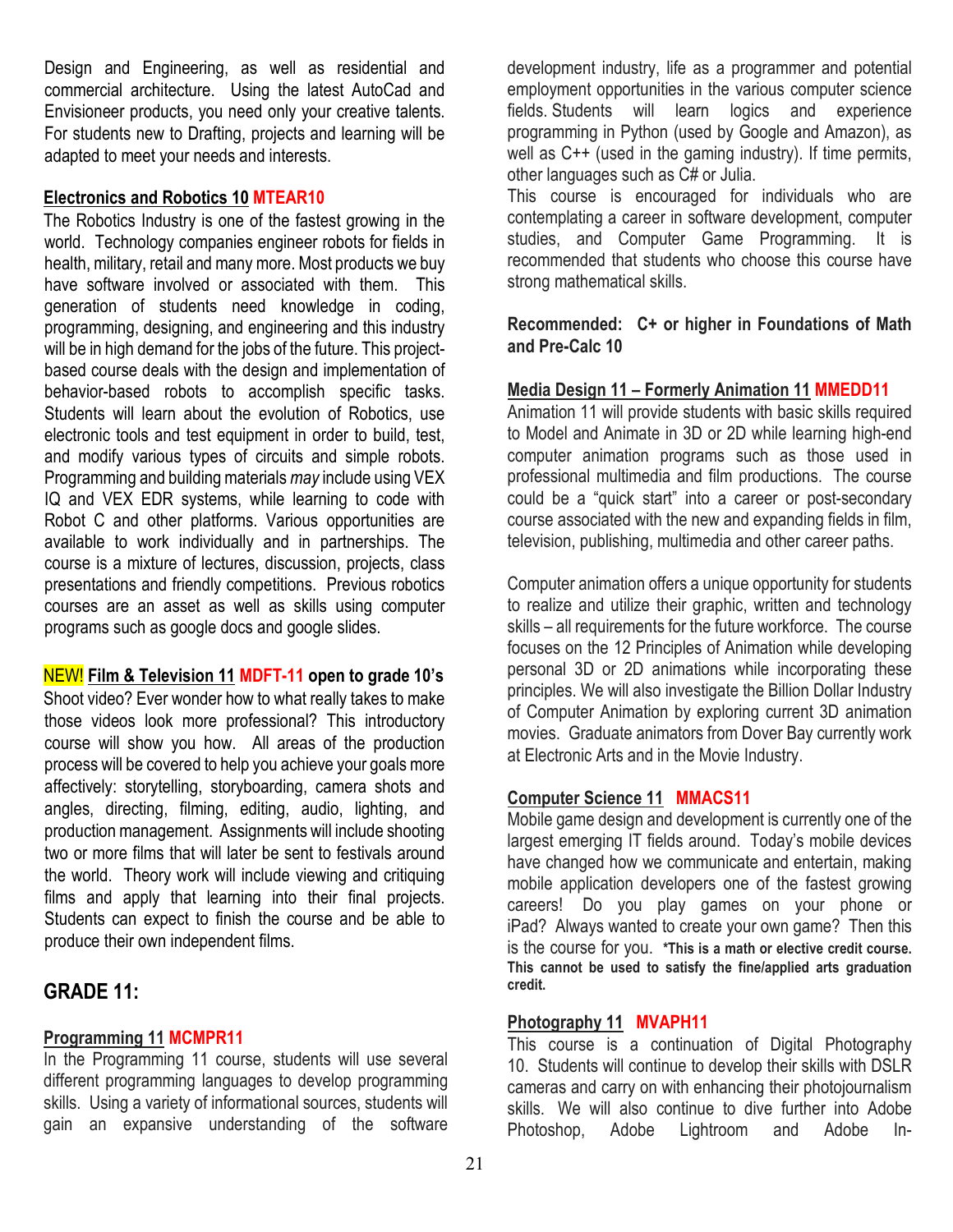Design. Students will be expected to take photographs for the development of our yearbook and possibly use their skills to design yearbook pages.

#### **Graphic Production (Yearbook) 11 MGRPR11**

Do you want to be involved in producing the school yearbook? Do you want to learn to take better pictures? Do you like working in teams? Do you want to work on one of the school's largest group project? Have you ever wondered what it would be like to see your work published? Would you like to learn about leading industry software packages such as Adobe In-design and Photoshop? If you answered "Yes" to any of these questions, then he yearbook course is for you. Students will photograph, design, interview, and create great pages that go into the yearbook, for all to see. We use Digital SLR cameras that encourage students to take professional quality pictures. Then, they can manipulate them with our classroom software. This course satisfies both the Applied Skills and Fine Arts requirements for graduation.

#### **Film & Television 11 MDFT-11**

Shoot video? Ever wonder how to what really takes to make those videos look more professional? This introductory course will show you how. All areas of the production process will be covered to help you achieve your goals more affectively: storytelling, storyboarding, camera shots and angles, directing, filming, editing, audio, lighting, and production management. Assignments will include shooting two or more films that will later be sent to festivals around the world. Theory work will include viewing and critiquing films and apply that learning into their final projects. Students can expect to finish the course and be able to produce their own independent films.

#### **Drafting 11 MTDRF11**

Continuing from Grade 10, student projects will reflect a professional standard and focus on detail in their designs and creativity. Using AutoCad and Envisioneer products, the Residential, Commercial and engineering designs will be more sophisticated. New students are welcome, and projects will be adapted to fit interests and expectations.

#### **Robotics 11 MTROB11**

The Robotics Industry is one of the fastest growing in the world. Technology companies engineer robots for fields in health, military, retail and many more and most products we buy have software involved or associated with them. This course is about furthering the students understanding of the

world in electronics and encoding. It is delivered using a combination of theory and practical based exercises. This course also expands on topics from Robotics 10, which allows students to control electronic circuits with an Arduino microcontroller. Students will continue to build and design their own robots that are able to complete a set of challenges using VEX IQ and VEX EDR equipment. They will use considerably more sensory feedback systems into their robot designs. Students also have the opportunity to potentially compete in various school and district robotics competitions.

## **GRADE 12:**

#### **Computer Programming 12 MCMPR12**

In the Programming 12 course students will use several different programming languages to develop programming skills. Using the Internet and other informational sources students will gain an expansive understanding of the software development industry. Students will continue to learn logics and graphic programming.

This course is appropriate for individuals who are contemplating a career in software development, computer studies, and computer game programming. It is recommended that students who choose this course have

a good skill level in mathematics.

#### **Computer Science 12 MACS12**

This course is a continuation of Computer Science 11. We will focus and expand the foundation and technical skills needed to be successful in the emerging field of mobile application. Delve into the difference between iOS, android, Windows, smart phone and tablet designs. Students will further develop their skills in Game Salad with the creation of social games and serious games. Possibility of experimentation with Unity3d or Flash Action scripting if time permits. If you are interested in the gaming industry, or mobile industry, then this course is for you.

**\*this is a math or elective credit course. This cannot be used to satisfy the fine/applied arts graduation credit.**

#### **Digital Media Design 12 (Formerly Animation 12) MMEDD12**

Using the 3D Studio Max software, an industry standard program, students will advance their skills in modeling & animation and explore Character Animation. Students will work on projects demonstrating problem solving abilities, tutorial comprehension, and tutorial creation aptitude. Students will model and animate characters in a 3D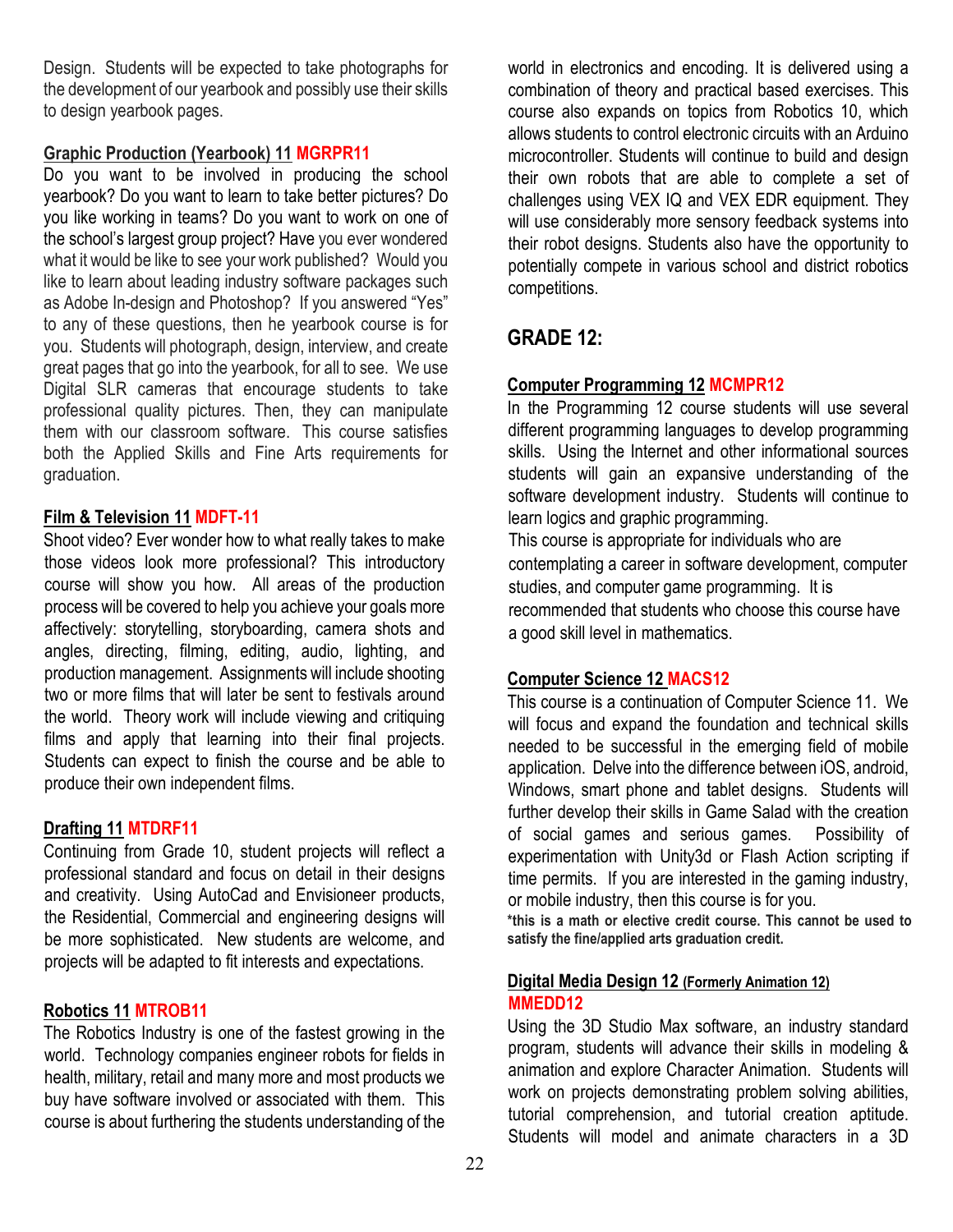environment possibly working in groups to complete projects. Topics of field of view, advanced lighting, and post rendering compilation will also be incorporated. Is Electronic Arts or Pixar looking for you? Students who finish Animation 12 in their Grade 11 year are encouraged to take a directed studies course in animation to hone their skills at animating by creating a Demo reel of their work.

#### **Photography 12 MVAPH12**

In this course, students will be taking on a leadership role within the school. They will be responsible for taking photos for the yearbook (during school time **and** after school hours) and work closely with the yearbook class. They will also be taking photographs for our school newspaper, our TV monitor system and our school website. Students will also dive further into the potential of a DSLR camera, while continuing to develop their Adobe Photoshop and Adobe Indesign skills. This course is a must for any student wishing to pursue a career in graphic design, photography or journalism as careers in photography are discussed along with learning about different photographers from around the world. Digital Photography 11 **is** a prerequisite.

#### **Graphic Production (Yearbook) 12 MGRPR12** *Students enrolled in Yearbook 12 will build upon their knowledge learned in Yearbook 11.*

These students will take on a leadership role and editorial responsibilities in the production of the school yearbook. *NOTE*: Students cannot receive credit for both Yearbook and Photography 12.

#### **Film & Television 12 MDFT-12**

Successful students currently employed within the film industry in Vancouver and Toronto highly recommend this course if you are a filmmaker wishing to make the film industry a career. An advanced course in filmmaking that goes beyond the material learned in Film 11, students will extend techniques in cinematography, sound, editing, directing, etc. and produce their learning within two to three films. Students can expect to finish the course and be able to produce and promote their own independent films and/or find possible employment within the film industry as crew. It is expected that students will have completed Film 11 in order to be successful in this advanced course.

*Recommendation: Film and Television 11, Media Studies 11, a film portfolio or permission of the instructor.* 

#### **Drafting 12 MTDRF12**

Designed as a continuation of Drafting & Design 11. Students will continue to grow and develop skills in a personally designed project-based environment. You will improve your skills and develop a strong portfolio of projects and achievements. Those new to drafting are welcome, and the course may be adapted to meet your interests.

#### **Robotics 12 MTROB12**

Is a continuation of Robotics 11 and focuses on more advanced skills in programming and design using VEX EDR Robots. Students will explore robotic technologies in the industry as well as various careers in which robotic systems will be used. The course is delivered using a combination of theory and practical based exercises. Students will develop knowledge in feedback loops, battery technology, wiring and cabling as well as wireless communication options. Students will be expected to work both individually and in teams to compete in friendly class competitions and learn about the design process. Previous robotics experience is essential.

## **TECHNOLOGY EDUCATION - WOODWORK**

#### **Woodwork 10 MWWK-10**

Woodwork 10 builds on the skills and habits learned in Woodwork 8/9, where students were provided with an introduction to the design process, as well as the essential skills and habits required to use woodworking tools and machinery safely and correctly, including procedures for processing lumber and common joinery and finishing techniques. Students will complete a mandatory project (changes each year), an exploratory design project using reclaimed wood, a lathe-turned project, and at least one personal project.

#### **Woodwork 11 MWWK-11**

Woodwork 11/12 builds on the skills and habits learned in Woodwork 9/10. This course is suited to serious woodworkers and is intended to teach more advanced woodworking techniques and provide students an opportunity to hone their skills. Students will complete a research presentation, a mandatory project (alternates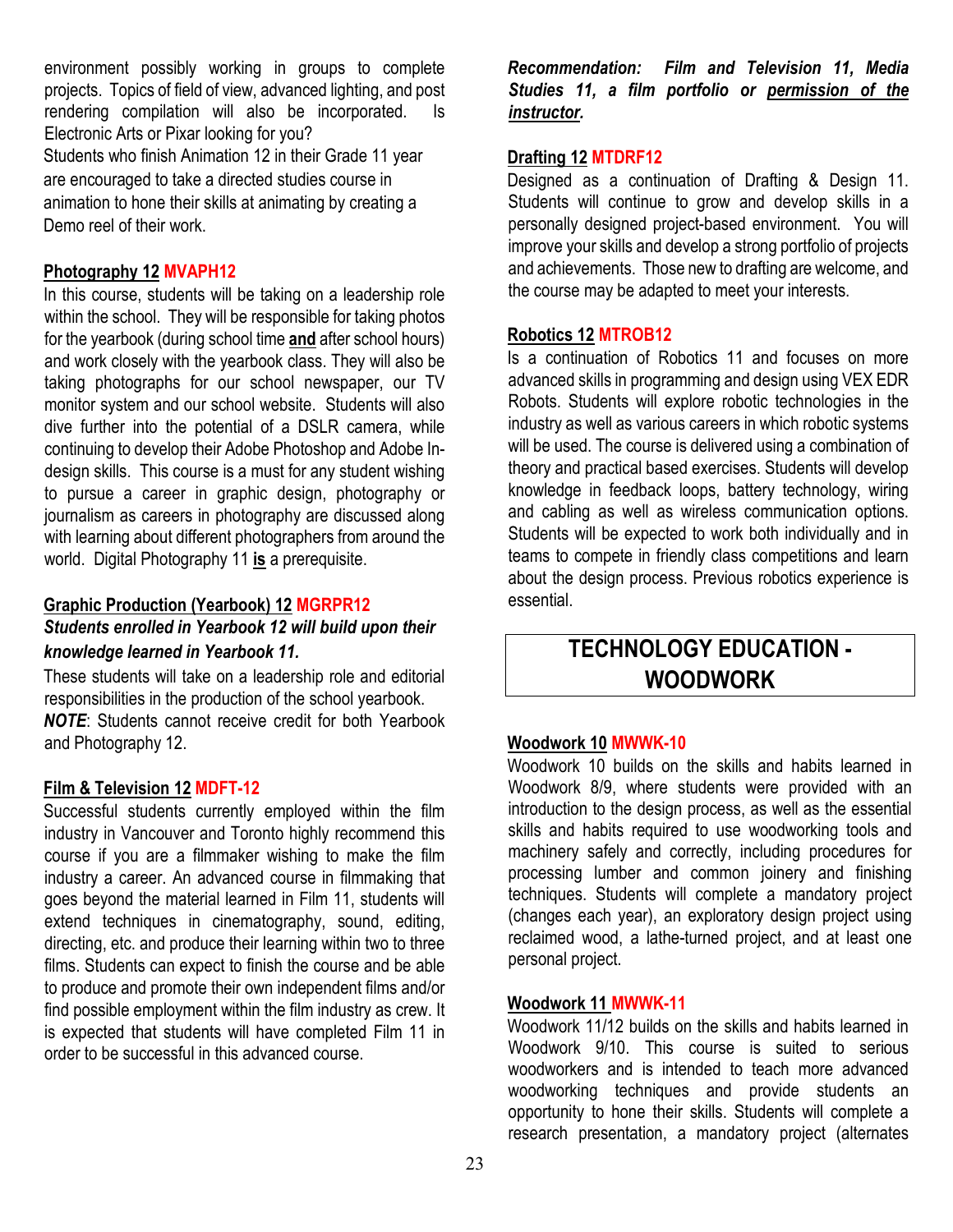every other year), a hand-tool project, a shop improvement project, and at least one personal project.

Proper machine use and tool procedures will be taught so students can conduct themselves in a safe manner at school or on the jobsite. Students will learn finer joinery techniques, how to read technical drawings, and all machine operations appropriate for the required projects. Finishes appropriate to the project will be chosen and applied so the object will last.

#### **Furniture & Cabinetry 12 MTFAC12**

This course is a self-directed experience in which the learning outcomes and projects are a result of discussion between the teacher and the individual student. A high degree of initiative and responsibility for ones' own learning is crucial for student success. In recognition of the student's accumulated woodworking experience, they are encouraged to use shop time effectively towards the construction of items of functionality and personal challenge. It is expected that larger scale "masterpiece" fine woodworking products will be built by students in this course.

## **TECHNOLOGY EDUCATION – MECHANICS / METAL WORK AND FABRICATION**

These classes are mainly competency-based with the focus of mostly hands-on shop work. For the hands-on part of the course, you are expected to work in the shop diagnosing and repairing automotive service problems. The instruction in the Autobody trade will also be done. Shop hours worked relate directly to a percent mark. Logging work hours is required much like at a job setting in the trades. A student successfully completing all courses will be adequately prepared to pursue a rewarding career in a variety of associated trades and technologies.

#### **Automotive Power Technology 10 (Level 1) MTPOW10 POWER TECHNOLOGY 9 IS STRONGLY RECOMMENDED, BUT NOT REQUIRED**

This course introduces the student to the automobile by studying various components such as the basics of automotive engines, tires, and brakes and related theories of operation. Lab procedures involve the use of hand tools, servicing of the automobile. Labs must be completed. Autobody repair and refinishing will be explored.

Successfully completing this is course is **REQUIRED** in preparation for **AT LEVEL 2 COURSE**.

#### **Automotive Technology 11 (Level 2) MTAUT11 LEVEL 1 IS REQUIRED BEFORE LEVEL 2**

This ADVANCED course introduces the concepts of electrical/electronic functions found in the vehicles today. Heating and cooling systems will be explored. A basic introduction to Autobody with the focus on dent repair, filling, priming, and colour coats will be covered. Lab procedures are used to enhance learning and guide the students throughout the program. Labs must be completed. Successfully completing this is course is **REQUIRED** in preparation for **AT LEVEL 3 COURSE**.

#### **Automotive Technology 12 (Level 3) MTAUT12 LEVEL 1 &2 IS REQUIRED BEFORE COMPLETING THE LEVEL 3 PROGRAM**

This ADVANCED course introduces the concepts of electrical/electronic functions found in the vehicles today. Drivability and Computer Controls systems will be explored. Autobody with the focus on dent repair, filling, priming, and colour coats was covered in level 2 and will be reviewed and built upon in further studies. Lab procedures are used to enhance learning and guide the students throughout the program. Labs must be completed.

## **METALWORK 10 11 12**

These classes are mainly competency-based theory with the focus of mostly hands on shop work. This course covers topics in most areas of welding, sheet metal, and machining operations using a variety of ferrous and non-ferrous materials. A student successfully completing all courses will be adequately prepared to pursue a rewarding career in a variety of associated trades and technologies.

#### **METALWORK GRADE 10 - Level 1 MTMET10**

It should be noted that this 4-credit course is a needed for entry to the Metalwork Level 2 courses. This is a general metalwork course providing a variety of practical exploratory experiences in various areas of the metal trades. The fundamentals of computer-controlled machining are covered from CAD drawings to numerical control files which run the CNC machines. Hands on practical experience is a major part of this program. SMAW, GMAW, OXY/ACE, welding tasks are performed. Manual lathing and milling operations are introduced. This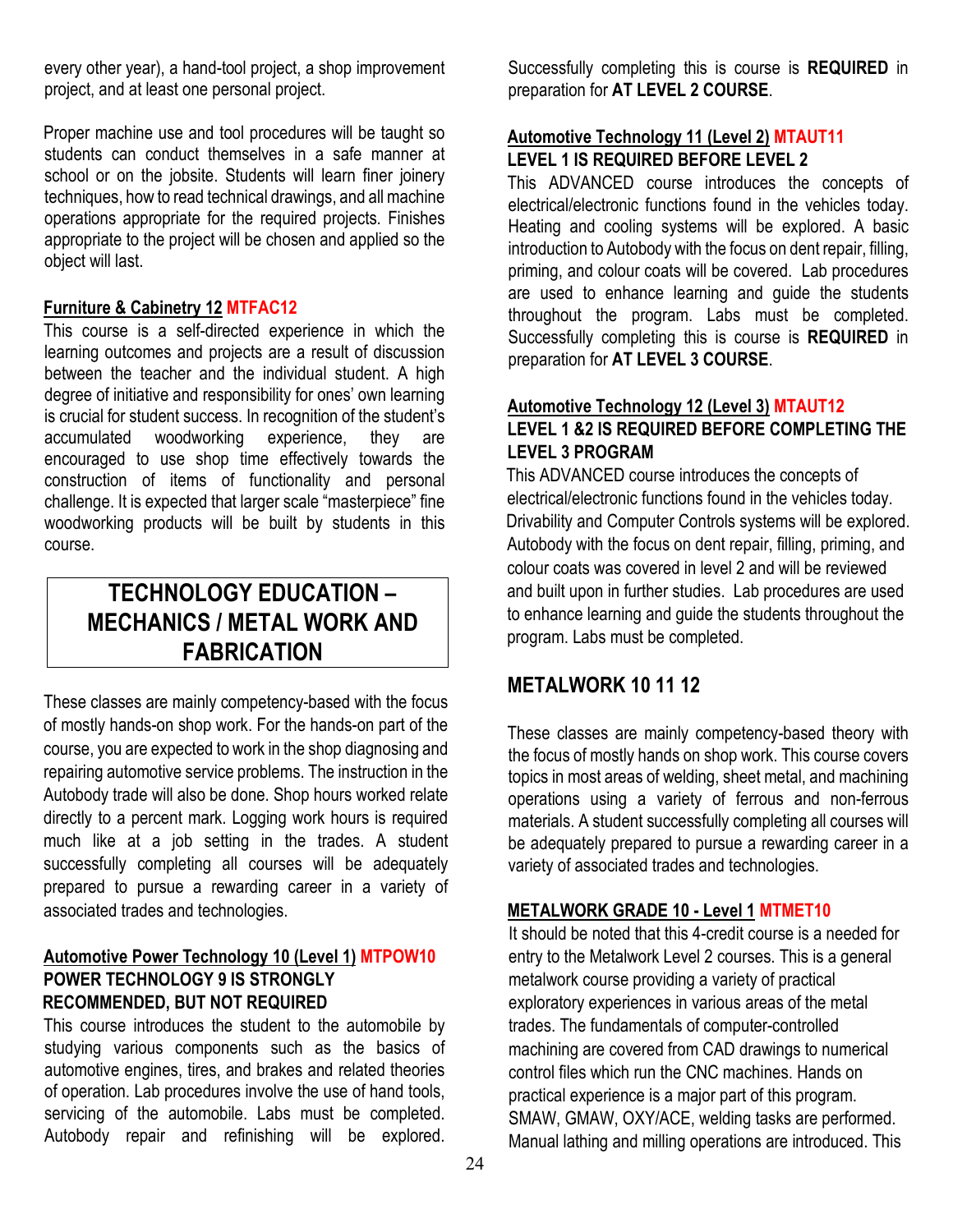course can meet the Fine Arts or Applied Skills requirements for graduation. This course is a preferred prerequisite for both the CTC "Welding, Heavy Mechanical Trades, and Refrigeration Mechanics.

#### **METALWORK GRADE 11 - Level 2 MTMET11**

It should be noted that this 4-credit course is a recommendation for entry to the Metalwork Level 3 courses. This is a general metalwork course providing a variety of practical exploratory experiences in various areas of the metal trades. The fundamentals of computercontrolled machining are covered from CAD drawings to numerical control files which run the CNC machines. Any level 1 projects not completed will be done at the Level 2 class. The expectations and demands of quality are higher at this level. GTAW is introduced in Level 2. Hands on practical experience is a major part of this program. This course can meet the Fine Arts or Applied Skills requirements for graduation. This course is a preferred prerequisite for both the CTC "Welding, Heavy Mechanical Trades, and Refrigeration Mechanics.

#### **METALWORK GRADE 12 - Level 3 MTMET12**

It should be noted that this 4-credit course is applied for and taken only when the Metalwork Level 1 & 2 courses have been successfully completed in their entirety. This is a specific metalwork course providing a variety of practical exploratory experiences in various areas of the metal trades. The fundamentals of computer-controlled machining is covered from CAD drawings to numerical control files which run the CNC machines. Hands on practical experience is a major part of this program. This Level 3 programs allows a lot of freedom for project choices. This course can meet the Fine Arts or Applied Skills requirements for graduation. This course is a preferred prerequisite for both the CTC "Welding, Heavy Mechanical Trades, and Refrigeration Mechanics.

## **HOME ECONOMICS**

## **NEW! Textiles 9-12: Sewing & Textiles for Home Decor**

**and Accessories MTXT-10H-S, MTXT-11H-S, MTXT-12H-S** This course focuses on the necessary skills and technologies used in creating accessories, home furnishings, toys, and crafts. Students will have the opportunity to design and construct items exclusively for home use. Projects are student driven by matching their ability and interests. Instruction will focus on the different

characteristics of fabrics; pattern reading; developing hand and machine sewing techniques; alterations and/or upcycling textiles; the principles of design; First Peoples textile practices; and the environmental and ethical factors that impact the textile industry.

#### **Textiles 10 - Sewing & Textiles for Clothing MTXT-10**

Textiles 10 is a foundational course, exploring the necessary skills and technologies used in creating garments and textile items. Students will have the opportunity to design and construct clothing. Projects are student driven by matching their ability and interests. Instruction will focus on the different characteristics of fabrics; pattern reading; developing hand and machine sewing techniques; alterations and/or upcycling of garments; the principles of design; First Peoples textile practices; and the environmental and ethical factors that impact the textile industry.

#### **Textiles 11 MTXT-11**

Students build on their knowledge and experience by creating and designing several sewing projects. Most projects are chosen by the students based on their skill level and will focus on further developing their basic and advanced sewing techniques. Students will learn about modifying patterns, repurposing items, using specialty fabrics, the life cycle of a textile item, and the elements and principles of design.

#### **Textiles 12 MTXT-12**

This course further develops the knowledge, design skills, and techniques examined in previous Textiles classes. Students will learn advanced sewing techniques and work with challenging fabrics. They will explore methods for designing patterns, textile manipulations, historical uses of textiles including First Peoples practices, as well as ethical and environmental factors in textile production. Projects are chosen by the students to match their abilities and interests.

#### **Fashion Industry 12 MFIND12**

This course has been developed to support and encourage students to explore the creativity and individuality of basic fashion design concepts. Students will gain skills and knowledge in the fashion industry while choosing a key area to focus on, such as clothing design, costuming, online craft shops, pattern drafting, fashion sketching, the history of fashion, etc. The elements and principles of design will be applied to alter an existing garment or create an original piece. Students will have the opportunity to develop a portfolio that will explore concepts in trends, accessories, design, product development, and marketing. This course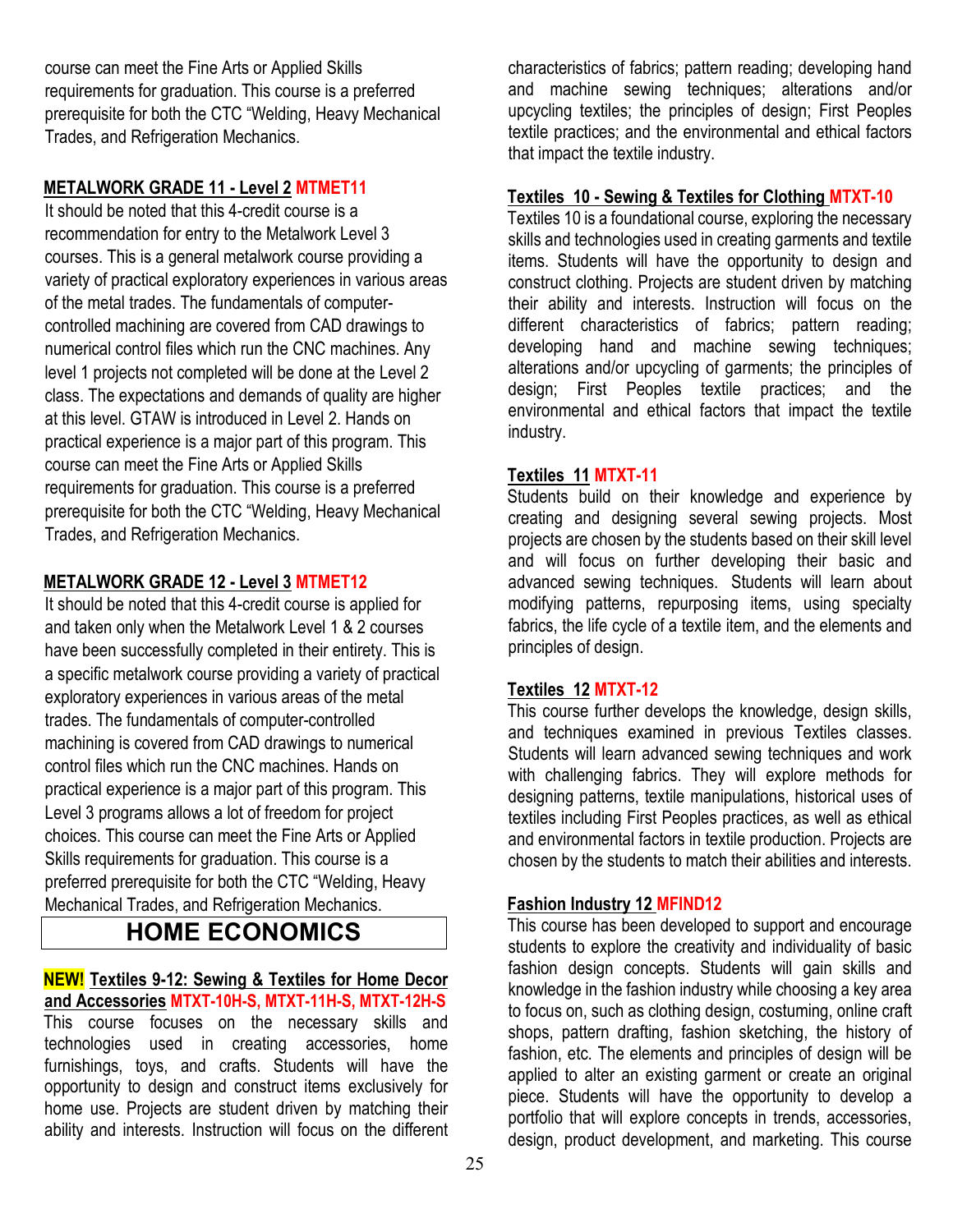will help prepare students who have a passion ad want to pursue a career in Fashion Design. Students will concentrate on building their portfolio and on learning more advanced sewing techniques. Portfolios and prerequisites for acceptance to post-secondary institutes will be introduced. This course is open to grade 11 students.

#### **Food Studies 10 MFOOD10**

This course allows students to explore and prepare the foods from the different regions of Canada, including First Peoples food protocols. Learn about customs and traditions while exploring new tastes and revisiting old favorites. The focus is on food trends including nutrition, marketing, and how global food systems impact our food choices. This course involves theory and written work, as well as practical cooking labs.

#### **Food Studies 11 MFOOD11**

This course provides the knowledge and training in foods required for personal and family use as well as the study of nutrition. Topics include recipe development and modification, cookery techniques, baking principles, causes and impacts of food recalls, food marketing practices and labelling, national and indigenous food guides, and food security issues. This course involves theory and written work, as well as practical cooking labs.

#### **Food Studies 12 MFOOD12**

In this course, students will learn about foods and cultures from around the world. Students will prepare a wide range of foods to learn new culinary skills and to develop an appreciation for the uniqueness of each country's cuisine and customs. The production of more complicated food items and multi-course meals requiring advanced techniques will be studied. Additionally, students will gain knowledge and understanding of global issues related to food production and consumption, food justice, indigenous food sovereignty, and how they affect their food choices. This course involves theory and written work, as well as practical cooking labs.

### **Specialized Foods 12: Baking and Pastry Arts MSPSF12**

This food studies course is for students with a keen interest in baked goods and desserts. The focus will be on baking theory and principles specific to making artisan breads, pastries, cookies, cakes, custards/mousse, chocolates and confectionary, as well as advanced decorating techniques. This course involves theory and written work, plus practical cooking labs. Students will be introduced to the core skills and knowledge necessary to pursue a career as a baker. This course is open to grade 11 students.

## **FAMILY STUDIES**

#### **Family and Society 10 MFAMS10**

This course focuses on family and relationship dynamics. Students will learn to define the term "family" as it pertains to them, challenges families face, both locally and internationally, special caregiving issues, and access to resources. Students will also explore the role of children in families and society, including the rights of children locally and globally.

#### **Interpersonal and Family Relationships 11 MIARF11**

This course will focus on personal growth and family dynamics. Student learning will center around understanding types of interpersonal relationships, the nature of committed relationships, factors involved in ending relationships and components of healthy relationships. Students will explore learning in the areas of conflict resolution, self-identity, plus relationships and community.

#### **Child Development and Caregiving 12 MCDAC12**

This course will focus on child development from conception to adolescence. Students will learn about pregnancy, including health practices for conception and during pregnancy, prenatal development, and methods of childbirth and delivery. Exploration in theories of child development, including cultural influences, and how and why theories change over time. Students will explore stages of child development from birth to age 12, including cognitive, social, physical, and emotional development, and language and speech. There will be many hands-on experiences with children in the community to help gain insight into their lives. Computerized babies will also be available to bring learning to life.

## **CULINARY ARTS**

### **Culinary Arts 10 MCUL-10**

This is an introductory class covering all areas of a commercial kitchen including hot station, cold station, baking and pastry. Students will use basic techniques to complete recipes. They will demonstrate safe food and equipment practices while working under close observation of chef instructors. Students develop professionalism required by the industry as they prepare and serve daily dishes.

#### **Culinary Arts 11 MCUL-11**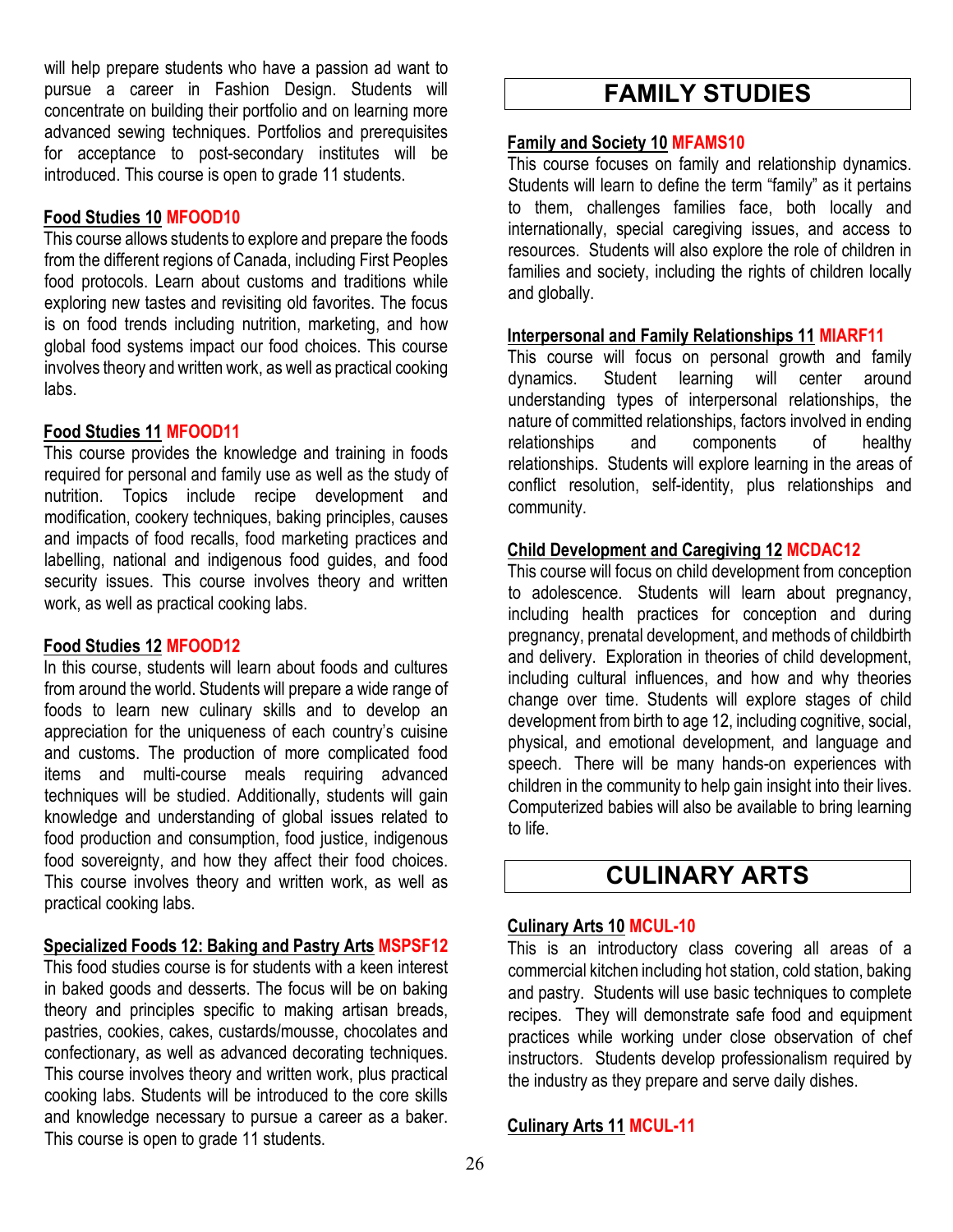This course further explores advanced cooking techniques. Students will demonstrate correct and safe use of all equipment under the guidance from chef instructors. Students begin to select appropriate methods to apply to recipes and prepare ingredients with accuracy and possible substitutions. Students begin to prioritize steps in order to complete multiple recipes at once. If you are a student who loves to create delicious food and see the results of your guests having a wonderful experience than Culinary Arts may be for you.

#### **Culinary Arts 12 MCUL-12**

Students explore artistic elements of food preparation and develop well-balanced dishes. Students will use diverse cooking practices to prepare ethnic and multicultural dishes. Students begin to critique their dishes and form inspiration from cooking trends. Students will identify appropriate tools, materials and processes necessary for food production. Students will share their knowledge as they collaborate with other group members.

Culinary Arts 10, 11 and 12 have opportunities to complete Food Safe level 1, work in banquet service and compete in Skills Canada for baking and Culinary Arts.

## **VISUAL ARTS**

For students in art this year there will be an opportunity to explore the art and design of various aboriginal cultures from around the world with the predominant focus on West Coast First Nations Art and Culture. Students may choose to learn about the basic elements and forms of design in West Coast Aboriginal Art working in a variety of media such as drawing, painting, bead work and leather work.

#### **Studio Art 10 MVAST10**

Art 10 is considered to be the last foundation year of introductory studio courses. It offers instruction in visual art media and the processes involved in creating art. Confidence is increased in the utilization of the elements and principles of design and students can produce imagery that demonstrates the development if their artistic skills, personal interests, and creativity.

Projects in drawing, painting, sculpture, graphics and printmaking continue to build skills and expertise.

#### **Art Studio 11/12 MVAST11, MVAST12**

Art 11/12 is intended for senior students who may or may not have taken any junior level art courses and would like an art course that covers the basics of art and design while offering art experiences that suit their age and interest level. The visual arts areas of expression are drawing and painting, sculpture and ceramics, graphic arts (collage, poster design) and printmaking (linocuts, collagraphs, monoprints, etc.).

#### **Studio Art 2D - Drawing & Painting 11/12 MVAD-11, MVAD-12**

These courses are intended for those students who wish to focus their studies on two-dimensional art processes and continue to develop their personal means of expression and design. Drawing skills are reviewed and enlarged upon through the use of a variety of wet and dry media (charcoal, conte, pastel, pen and ink, etc.). Painting skills also continue to be developed through the use of a variety of painting media (acrylics, water colour, and collage) and the use of technique. The study of art both past and present support the exploration of style, media and process.

#### **Studio Art 3D - Ceramics & Sculpture 11 MVAC-11**

Ceramics and Sculpture 11 provides students with the opportunity to engage in a focused and in-depth study of ceramics and sculptural processes. Students will become knowledgeable and skillful in the materials and processes used in the development of 3-D art forms. This will include the creation of freestanding hand-built clay sculptures. In addition, students will explore a variety of sculptural processes such as soapstone carving and Paper Mache sculpture. Students are provided with opportunities to expand their technical skills no matter what level of experience they currently possess and to develop the skills, knowledge and attitudes required to create skillful, purposeful and creative artwork.

#### **Studio Art 3D - Ceramics & Sculpture 12 MVAST12**

This class builds upon the skills learned in Ceramics and Sculpture 11. Students will continue to develop their understanding of how to build with clay and make threedimensional artwork. In addition, students will continue to have the opportunity to develop their skills and assignments will build upon and expand confidence in working with sculptural materials.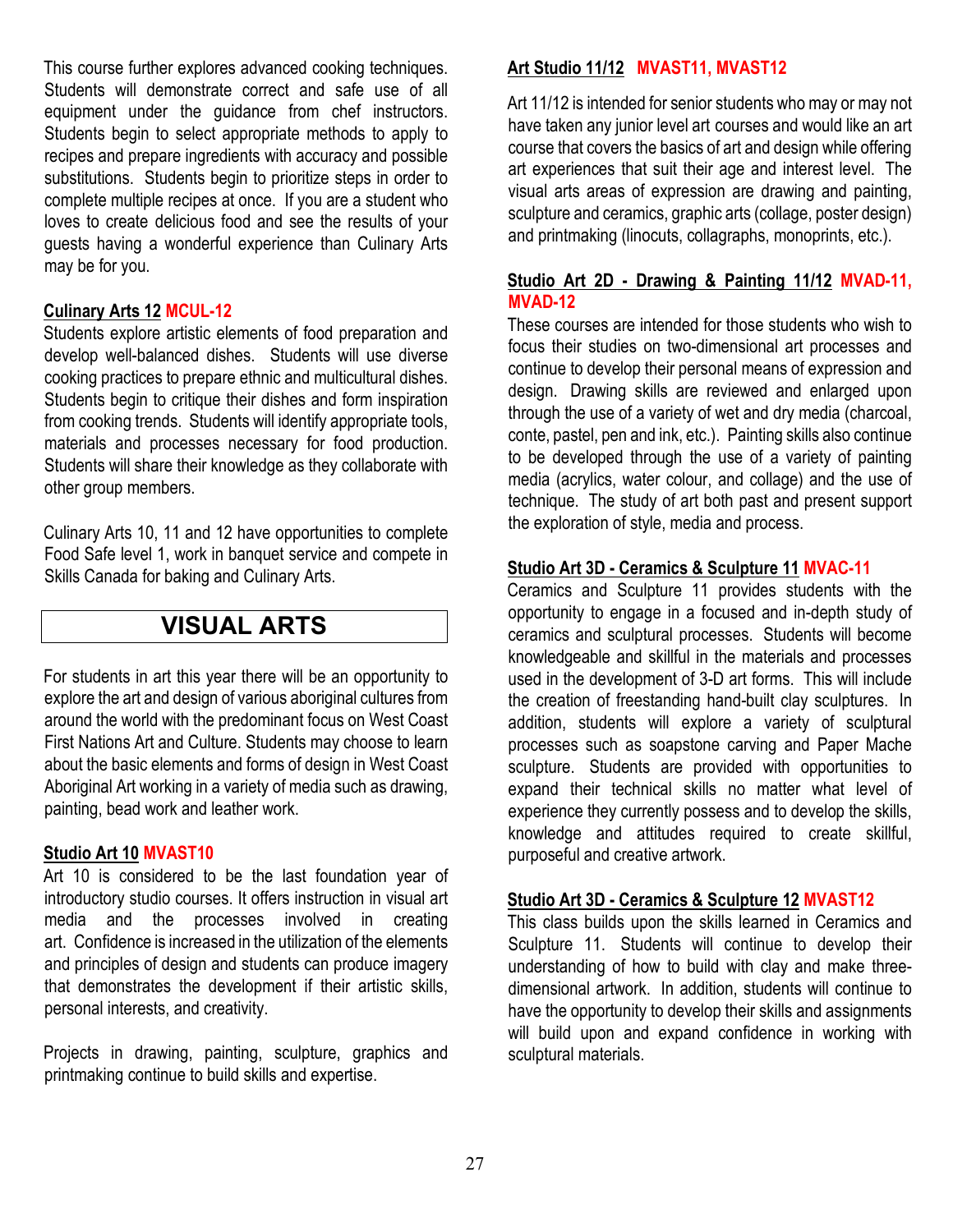#### **Drama 10 MDRM-10**

Marks the transition between Drama and Acting. Beginning with creative drama, the course explores movement and voice techniques, and then works toward performance of story theatre.

**Students should be aware that some written work is required.** 

#### **Drama 11 MDRM-11**

Is an introduction to formal theatre. Because theatre is primarily concerned with communication to an audience, this course will deal with a new discipline in its own right. The theatre course will use the creative skills developed in Drama 8, 9, and 10, and add to them an understanding of genres in theatre as well as emphasis more specific technical performance skills such as a monologue.

#### **Drama 12 MDRM-12**

Will concentrate on acting styles, from classical to modern. After a short course on audition techniques including monologue, the course will finish with a production of student scenes.

#### **Theatre Production 11 MDRTP11**

Is a course for those interested in what goes on backstage. Covering the fundamentals of backstage jobs, from lighting to stage management, the course will teach design principles in such areas as set, costume, make-up and lighting, as well as allow the students the opportunity to apply their knowledge to school productions.

#### **Theatre Production 12 MDRTP12**

Is an advanced course in backstage theatre. In addition to more fully developing the topics of Theatre Production 11, students will work on sound, costumes, and in-depth work on stage management.

#### **Musical Theatre 10-12 MMUTH10, MMUTH11, MMUTH12**

Thinking of auditioning for the musical next year? Want credit for all those after-school hours? Musical Theatre 9 through 12 will give you hands-on training in performance: stage, dance and choral. Roles will be auditioned in June. **This is an after school, curricular course meeting each Monday, Wednesday and Friday after school.**

## **PERFORMING ARTS PERFORMING ARTS ACADEMY**

#### **Theatre Company 10 - 12 MDRTC10, MDRTC11, MDRTC12**

Dover Bay Secondary's Fine Arts Department offers a Performing Arts Academy. This course is designed for aspiring actors who wish to participate in an enriched educational experience of performing arts education.

The program offers students with a focus on performing the opportunity to further develop their acting skills and knowledge in theatre and film toward a high level of excellence. In addition, students will develop competitive auditioning skills and a professional portfolio to prepare them for career and education opportunities in the performing arts.

The Performing Arts Academy provides committed students with an opportunity to enroll in enriched performing arts classes with students of similar interests and needs while continuing with a regular academic course load.

Students in the Performance Academy Acting Program (Company Class) are strongly encouraged to take advantage of the courses offered in Dance, Choral, Theatre Production or Film, on the understanding that a wide range of skills improve employability in the Arts

#### **Goals**

- Students will be placed in a learning environment focused on intensive performing arts skills
- Students will have the opportunity to develop a network of support with students and teachers of similar interests and commitment to the performing arts.
- Students will be exposed to a wide variety of genres in the arts. (e.g. film, theatre, musical theatre)
- Students will develop self-motivation skills and teamwork skills necessary to succeed in a competitive workplace environment.
- Students will become aware of their level of performance in relation to their potential.
	- Students will be made aware of various career and employment opportunities and university/college options, as well as have working arrangements with professional theatre group in the community.

• Students will participate in public performances and have opportunities to create scripts.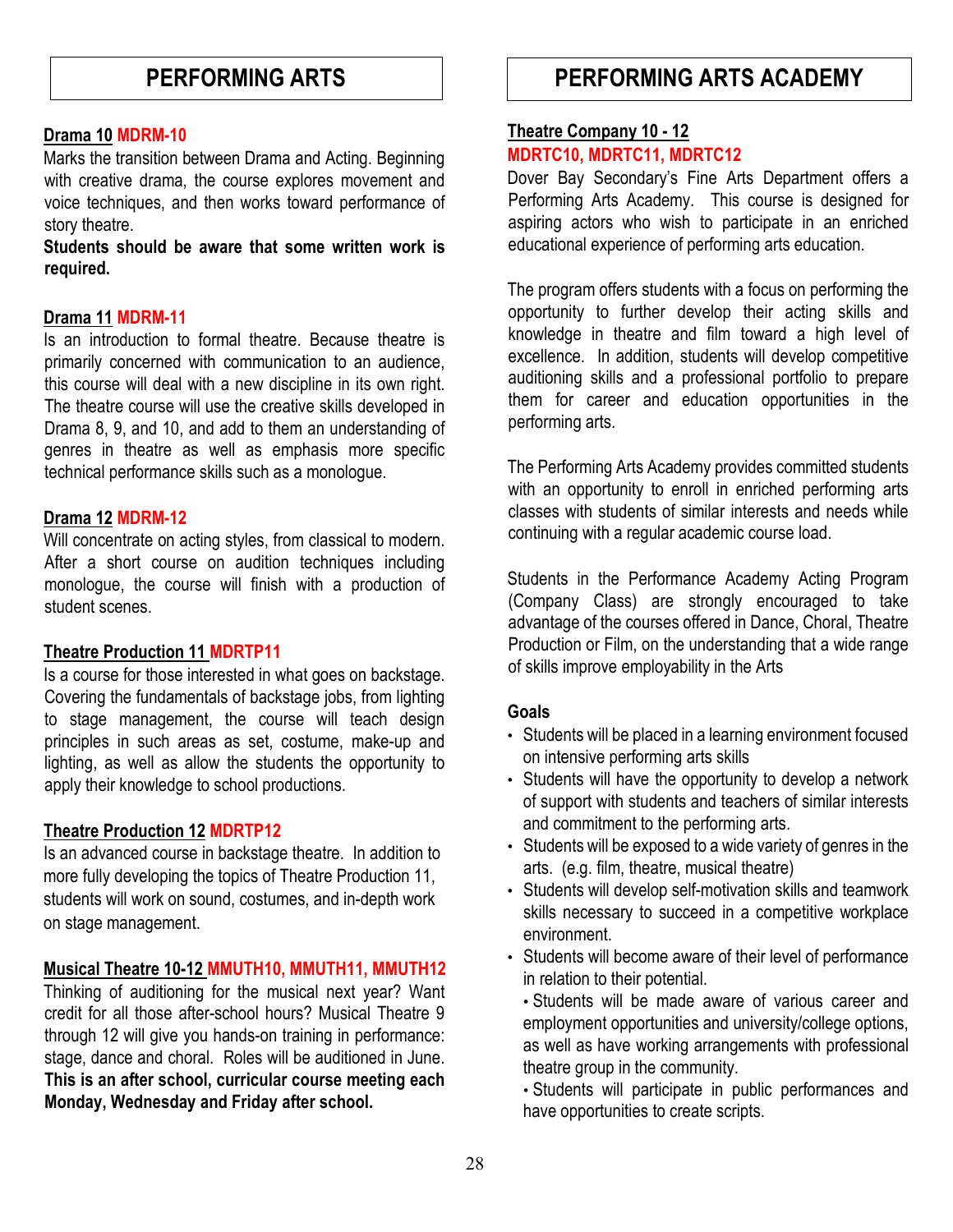• Students will be exposed to guest speakers or clinicians in the area of performing arts.

• Students will be given opportunities for additional graduation requirements in performing arts (applied skills in film or theatre production).

• Students will be members of a group of individuals committed to academic and performance success and will receive outstanding instruction in an environment dedicated to excellence.

#### **Parents**

The Performing Arts Academy Program will provide student actors with an opportunity to benefit from intensive acting instruction within the public-school environment. It also provides families with an opportunity to access a program designed to meet the academic and performing arts needs of the students. The Performing Arts Academy offers an educational program that includes in-depth acting training.

#### **Site Facilities**

• Full Stage working theatre

• Dance studio

• Thirty station digital editing suite includes industry standard PC computers with Adobe Premiere Pro

• Three station digital editing suite, includes industry standard Apple computers with Final Cut Pro

• Thirty station Movie Maker Suite

#### **PERFORMING ARTS ACADEMY 10 MDRTC10 SENIOR PERFORMING ARTS COMPANY CLASS 11/12 MDRTC11 MDRTC12**

**1st term:** practice auditioning techniques for stage and camera including acting in student film; work on acting techniques such as scene study; and be given access to audition opportunities

**2nd term:** public performance in either extant plays or selfscripted work; concentration on performance and character techniques

## **MUSIC PROGRAM**

There are two performing options for Band - Concert Band and Stage Band.

#### **Concert Band 10 MMUCB10**

The Concert Band is the main ensemble for brass, woodwind, and percussion. These bands will involve the majority of students in the Music Program and perform a wide variety of musical styles, including Classics, Overtures, Film Music, and some Pop music. The Concert Band will perform in concerts, festivals, and on tour.

#### **Jazz Band 10 MMUJB10**

The Jazz Band is open to players of trumpet, trombone, saxophone, keyboard, guitar, bass, and drums. Jazz Band musicians will study and perform Jazz, Latin, and Rock styles and they will have an opportunity to learn solo improvisation. The Jazz Band will perform in concerts, festivals, and on tour. *JAZZ BAND PLAYERS ARE STRONGLY URGED TO ELECT CONCERT BAND IN ADDITION TO JAZZ BAND IF THEIR SCHEDULE*  **PERMITS.** Students wanting to participate in extracurricular band groups must also be registered and participate in a concert band or jazz band course or have their counsellor's permission.

#### **Concert Band 11/12 MIMCB11 MIMCB12**

The Concert Band is the main ensemble for brass, woodwind, and percussion. These bands will involve the majority of students in the Music Program and perform a wide variety of musical styles, including Classics, Overtures, Film Music, and some Pop music. The Concert Band will perform in concerts, festivals, and on tour.

#### **Jazz Band 11/12 MMUJB11 MMUJB12**

The Jazz Band is open to Grades 9 to 12 players of trumpet, trombone, saxophone, keyboard, guitar, bass, and drums. Jazz Band musicians will study and perform Jazz, Latin, and Rock styles and they will have an opportunity to learn solo improvisation. The Jazz Band will perform in concerts, festivals, and on tour. *JAZZ BAND PLAYERS ARE STRONGLY URGED TO ELECT CONCERT BAND IN ADDITION TO JAZZ BAND IF THEIR SCHEDULE*  **PERMITS.** Students wanting to participate in extracurricular band groups must also be registered and participate in a concert band or jazz band course or have their counsellor's permission.

#### **Musical Theatre 10-12 MMUTH10, MMUTH11, MMUTH12**

Thinking of playing music for the musical next year? Want credit for all of those before-school hours? Musical Theatre 9 through 12 will give you hands-on training in performance: **This is an after school, curricular course meeting each Monday, Wednesday and Friday after school.**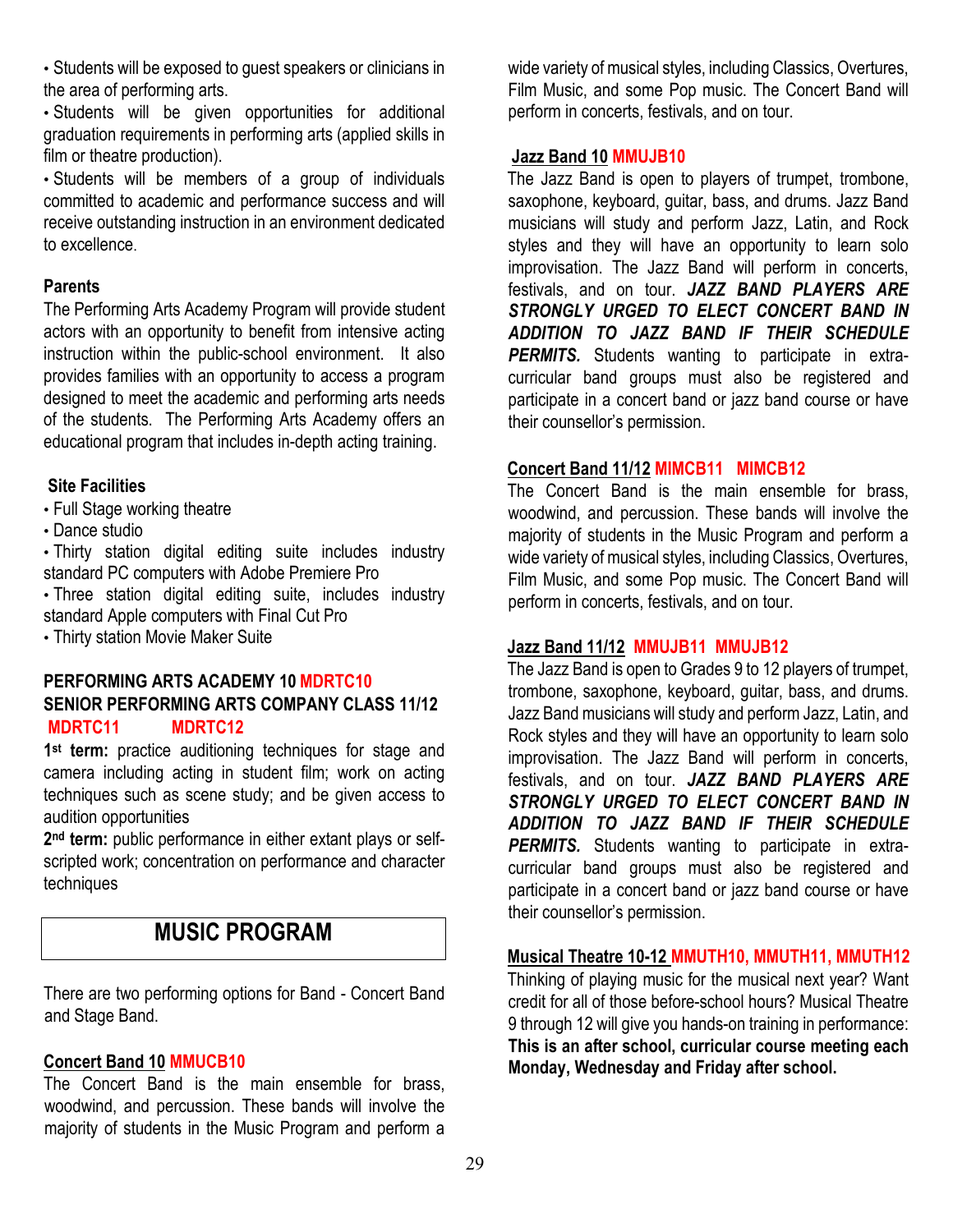## **DANCE PROGRAMS**

#### **Dance Foundations & Performance 10-12**

#### **MDCF-10 MDCF-11 MDCF-12**

Dance Foundations & Performance is focused on the elements of dance in the areas of choreographic form and performance structures. Students will explore elements of dance as it relates to the relationships between space, dynamics and time. Styles of dance presented vary from semester to semester, however, students in the past have explored hip-hop, contemporary, modern stage, jazz, lyrical, tap and Bollywood. A basic understanding of musicality will also be acquired through the course, as students will be exposed to a variety of different music styles and how to create movement within counts. Students will also gain the ability to collaborate with one another to better understand their role as a dancer, choreographer and an audience in a variety of different contexts. This course is a P.E. credit, therefore health-related decisions, such as those related to healthy eating, substance use, and sexual health, will be explored in order to support the achievement of personal healthy-living goals. This course is designed to ensure student success despite their level of dance- no experience in dance is necessary to take this course.

### **Career Education Programs**

The Career Education curriculum supports students in the process of becoming successful, educated citizens by providing them with opportunities to explore a variety of careers and options for their future. Career Education helps students to discover a bridge between classroom learning and workplace and post-secondary realities and is designed to make learning meaningful and relevant.

#### **Career Life Education 10 MCLE--10**

Career Life Education is a required course and is taken in grade 10. In this course, students consider the impact of personal and career choices on themselves and others, recognize the need for a healthy balance between school and other life activities, appreciate the role of personal networks in choosing and advancing their career paths, connect experiential learning to potential career paths and create career and education plans. Students will develop an understanding of lifelong learning in preparation for evolving career opportunities.

#### **Career Life Connections 12B MCLC-12A**

Career Life Connections is a required course for graduation. Students will identify the aptitudes and achievements necessary to reach their goals. Students will develop post-graduation plans by exploring career and post-secondary education opportunities. Specific topics include career choices, education options, financial planning and health and well-being.

#### **Career Life Connections 12A MCLCA12B**

Capstone is a required course for graduation. This course is a continuation of Career Life Connections 11. Students will design, assemble and present a capstone project that demonstrates their learning and achievement and that is a reflection of their post-graduation plan.

#### **Work Experience 12 MWEX-2AY**

The minimum age for this course is 14 years old. This course can be completed outside of the regular school schedule, such as evenings, weekends, school breaks and summer. The work experience program helps students prepare for the transition from secondary school to the workplace. Students get the opportunity to observe and gain employability, technical and applied skills relating to specific occupations or industries. Through worksite experiences, students have the opportunity to observe and practice employability skills required in the workplace, as well as technical and applied skills relating to specific occupations or industries. In most cases, work experience consists of non-paid placements. Hours begin AFTER the registration package has been approved. If the student is employed, the employer sponsor must provide WCB coverage. The Ministry of Education covers WCB for nonpaid employment placements. Registration is ongoing.

## **SPECIALIZED PROGRAMS**

#### **NEW! SOCIAL EMOTIONAL LEARNING 11 YIPS-1B--S**

Social-emotional learning focuses on self-awareness, social awareness, self-management, relationship skills, and responsible decision-making. It promotes an understanding of ones' emotions and learning how to have control over them. It leads to gaining an understanding of the emotions of others and provides perspective to others' feelings. Communication and knowing how to respectfully express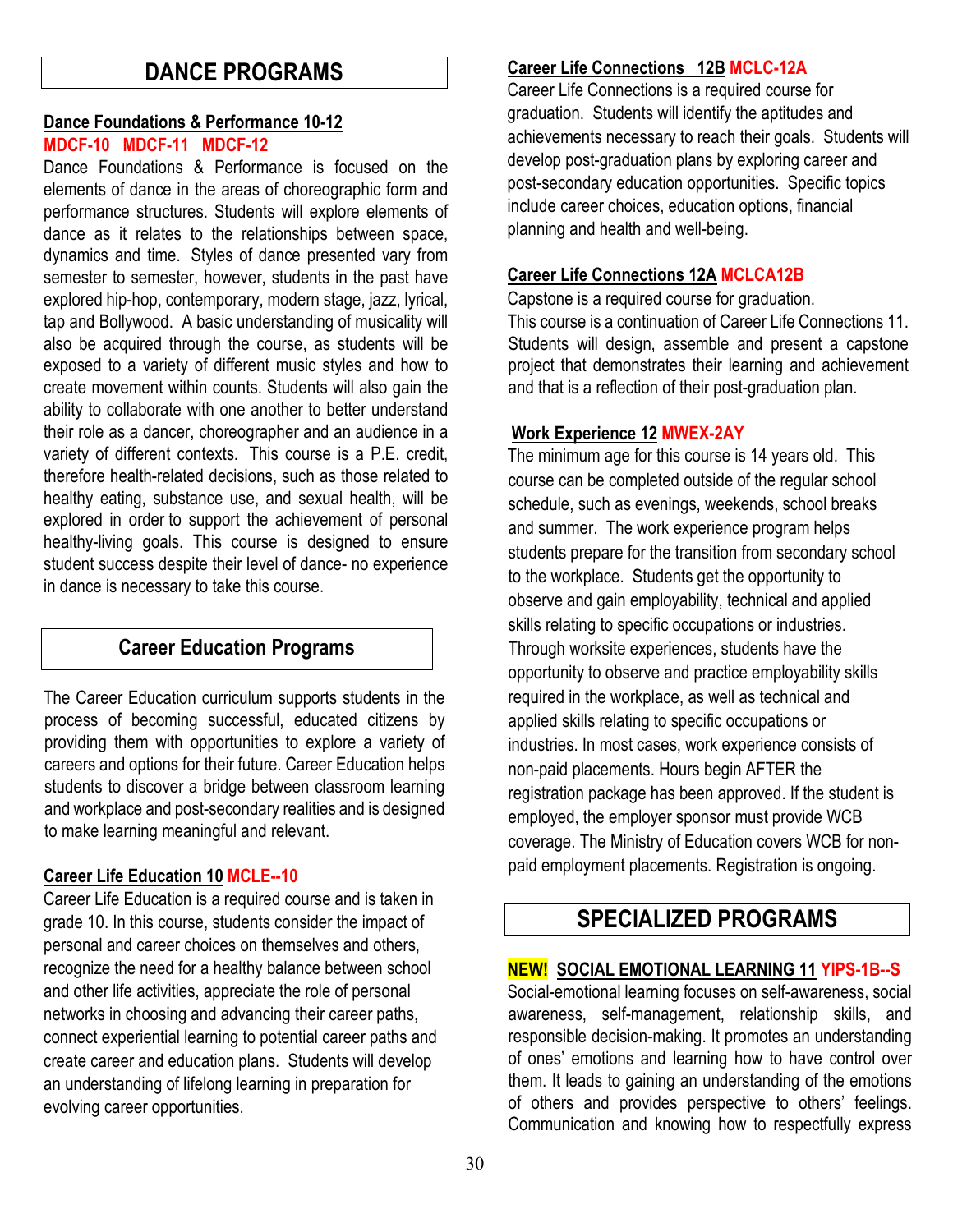your views while understanding others' views is a vital tool. Students will gain valuable skills in communicating effectively as well as building and maintaining relationships. Students will also practice invaluable skills to slow down and be present, use mindful techniques and create their own toolbox of skills that work for them.

#### **Yoga 10 MPHED10YOS**

This yoga course will build on the skills developed in Yoga 9 but is also open to students who have not taken yoga before. We will focus on developing strength and flexibility so that more complex poses can be enjoyed without the risk of injury. Yoga is a practice that promotes both physical and emotional wellbeing. It helps you become more aware of how to stay happy and healthy. This course offers a daily practice that will always be both active and restful. Students with previous experience in yoga will find it easier to settle into the quieter practices of breathwork and meditation. The science of yoga will be taught so that students better understand its effects on the nervous system and the way their muscles and joints function. Assessment will be based on individual progress and participation.

#### **Peer Tutoring 10 YIPS-0A**

This course is an option for responsible students who model exemplary student behaviour interested in the opportunity to help fellow students and to develop their own interpersonal skills. After a short orientation/training session with the peer tutoring teacher, students will be placed in an appropriate setting to assist a teacher. Students will be involved in the tutoring of individual students or groups. Students are graded by their sponsor teacher, and on weekly journals and assignments. Students considering this course need to have a proven record of reliability and good work habits, as well as a desire to help others.

#### **Peer Tutoring 11 YIPS-1A**

This course is an option for responsible students who model exemplary student behaviour interested in the opportunity to help fellow students and to develop their own interpersonal skills. After a short orientation/training session with the peer tutoring teacher, students will be placed in an appropriate setting to assist a teacher. Students will be involved in the tutoring of individual students or groups. Students are graded by their sponsor teacher, and on weekly journals and assignments. Students considering this course need to have a proven record of reliability and good work habits, as well as a desire to help others.

#### **Peer Tutoring 12 YIPS-2A**

In this course, students will be provided an opportunity to develop leadership skills and continue to assist their fellow students through Peer Tutoring.

#### **Drama Expression & Exploration in Social Studies 11/12 MEPSS11**

Current and Historical Issues through the Arts.

People say that life imitates art, and now is your chance to explore this idea. In this unique half day program, we will learn about the Social Studies themes of Genocide, Social Justice and Philosophy and then further investigate them through the dramatic arts of storytelling, script writing and theatre. In the 8 credit program students will receive both a senior Socials Studies and a senior Drama credit.

#### **Human Services - Leadership 11 YFCPA1A**

Increases students' understanding of leadership and to apply leadership skills and styles in a variety of group and individual projects. This course aims to foster an awareness of our responsibility as individuals and as members of the community. Students enrolled in Athletic Leadership officiate games, manage teams, act as liaisons between the Athletic Director and team coaches, update the Athletics Website reporting on team's successes, help with building school pride and serve as athletic departmental assistants. Students are required to complete 12 hours of service each term. Students have the opportunity to develop lifelong skills in areas such as communication, conflict resolution, problem solving, team building, goal setting, time management, project planning and public speaking.

**Note: This course is outside the timetable and is year long. Enrolment is subject to approval of application.** 

#### **Human Services - Leadership 12B YFCPA2A**

Will build on the skills learned and practiced in Leadership 11, while providing a greater opportunity to take a leadership role within the course. Students will have the opportunity to build skills in a variety of projects and activities and activities within the school and community. Students will continue to build skill in communication, conflict resolution, problem solving, team building, goal setting, time management, project planning, and public speaking. **Note: This course is outside the timetable and is year long.** 

#### **Psychology 12 YPSYC2A**

This introductory overview of psychology covers topics such as contemporary approaches to psychology, the naturenurture debate, human development, theories of personality,